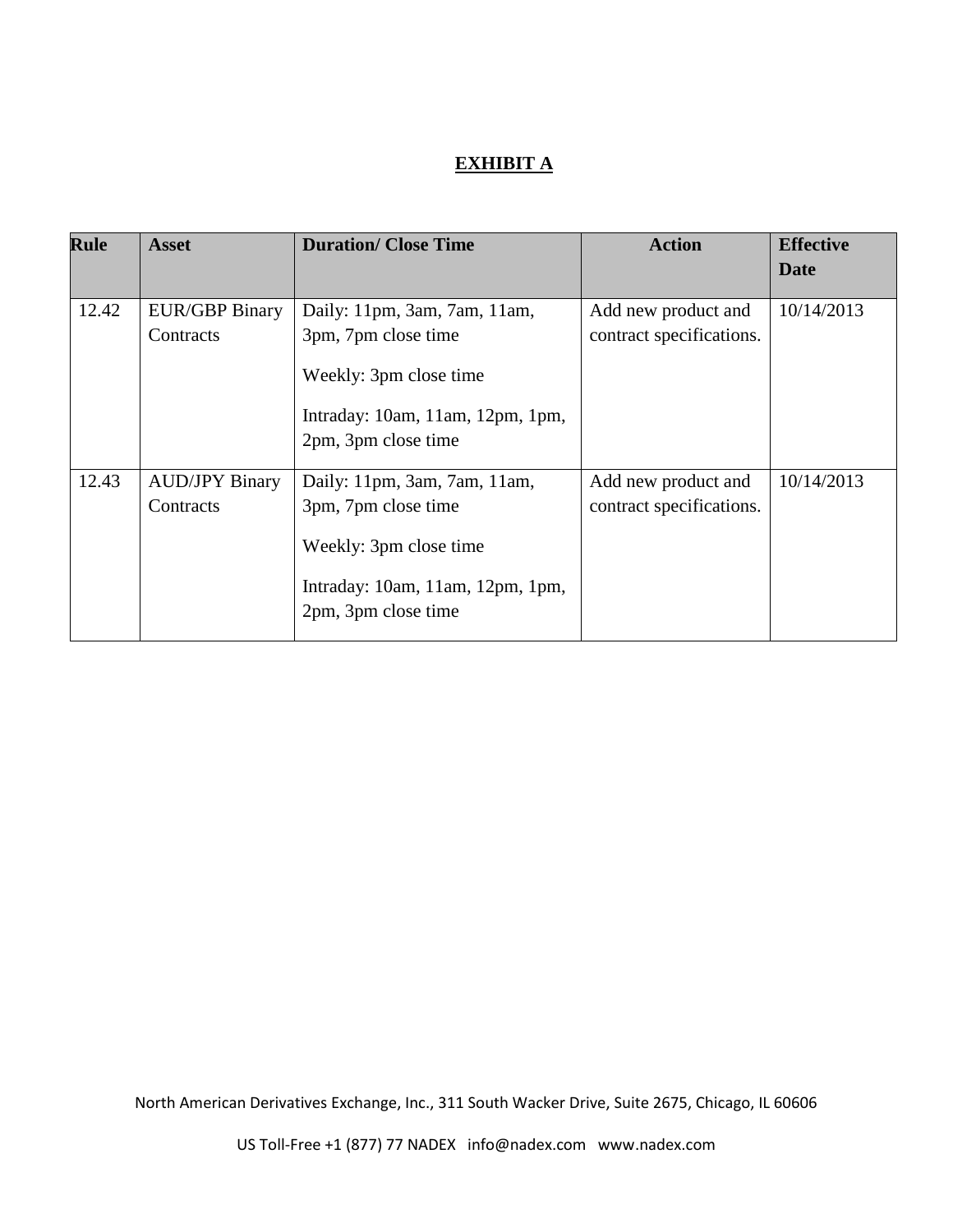## **EXHIBIT B**

### **Addition of Rules 12.42, 12.43**

*(The following new Rule additions are underlined and deletions are stricken out)*

RULES 1.1 – 12.41 [UNCHANGED]

#### RULE 12.42 CURRENCY EXCHANGE EUR/GBP BINARY CONTRACTS

(a) SCOPE – These Rules shall apply to the Class of Contracts referred to as the Currency Exchange EUR/GBP ("EUR/GBP") Binary Contract issued by Nadex.

(b) UNDERLYING – The Underlying for this Class of Contracts is the Euro/British Pound herein referred to as "EUR/GBP" as quoted in British Pounds per Euro obtained from the spot EUR/GBP foreign currency market.

(c) SOURCE AGENCY – The Source Agency is Nadex.

(d) TYPE – The type of Contract is a Binary Contract.

(e) ISSUANCE – For each planned release by the Source Agency of the Underlying, Nadex will issue various Contracts, each of a different Series. A new issuance of Contracts will commence no later than two (2) business days following the Expiration Date.

(f) PAYOUT CRITERION – The Payout Criterion for each Contract will be set by Nadex at the time the Binary Contracts are initially issued. For the EUR/GBP Binary Contract, the Payout Criteria for the Contracts will be set as follows:

(i) DAILY EUR/GBP BINARY CONTRACTS, 11 PM ET CLOSE

(1) Binary Contract 1: One Contract will have a Payout Criterion of greater than X1  $-0.0200$ .

(2) Binary Contract 2: One Contract will have a Payout Criterion of greater than X1  $-0.0180.$ 

(3) Binary Contract 3: One Contract will have a Payout Criterion of greater than X1  $-0.0160.$ 

(4) Binary Contract 4: One Contract will have a Payout Criterion of greater than X1  $- 0.0140.$ 

(5) Binary Contract 5: One Contract will have a Payout Criterion of greater than X1  $- 0.0120.$ 

North American Derivatives Exchange, Inc., 311 South Wacker Drive, Suite 2675, Chicago, IL 60606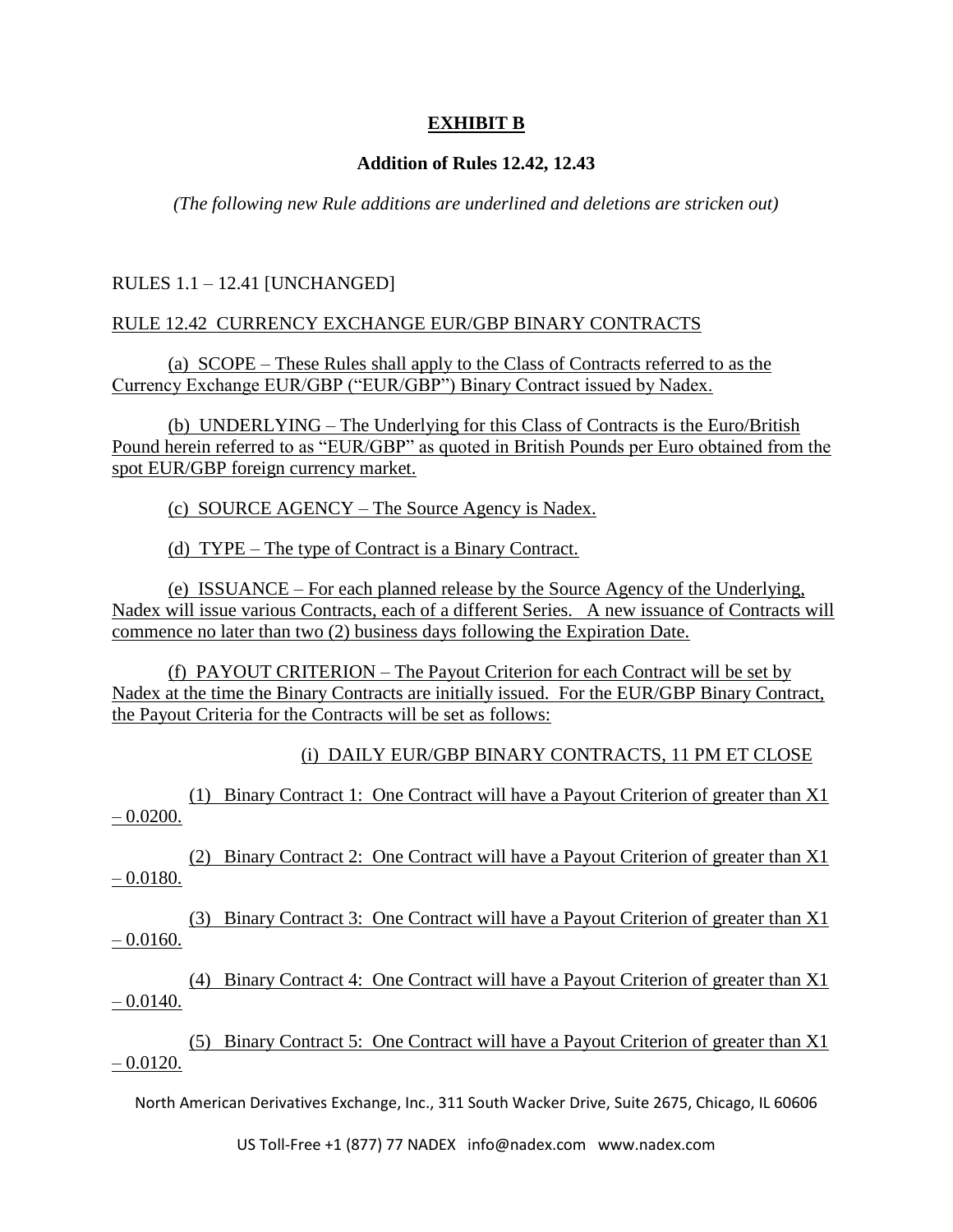(6) Binary Contract 6: One Contract will have a Payout Criterion of greater than X1  $-0.0100.$ 

(7) Binary Contract 7: One Contract will have a Payout Criterion of greater than X1 – 0.0080.

(8) Binary Contract 8: One Contract will have a Payout Criterion of greater than X1  $-0.0060$ .

(9) Binary Contract 9: One Contract will have a Payout Criterion of greater than X1  $-0.0040.$ 

(10) Binary Contract 10: One Contract will have a Payout Criterion of greater than X1  $-0.0020.$ 

> (11) Binary Contract 11: One Contract will have a Payout Criterion of greater than X1.

(12) Binary Contract 12: One Contract will have a Payout Criterion of greater than X1 + 0.0020.

(13) Binary Contract 13: One Contract will have a Payout Criterion of greater than X1  $+ 0.0040.$ 

(14) Binary Contract 14: One Contract will have a Payout Criterion of greater than X1  $+ 0.0060.$ 

(15) Binary Contract 15: One Contract will have a Payout Criterion of greater than X1 + 0.0080.

(16) Binary Contract 16: One Contract will have a Payout Criterion of greater than X1 + 0.0100.

(17) Binary Contract 17: One Contract will have a Payout Criterion of greater than X1 + 0.0120.

(18) Binary Contract 18: One Contract will have a Payout Criterion of greater than X1  $+ 0.0140.$ 

(19) Binary Contract 19: One Contract will have a Payout Criterion of greater than X1  $+ 0.0160.$ 

(20) Binary Contract 20: One Contract will have a Payout Criterion of greater than X1 + 0.0180.

(21) Binary Contract 21: One Contract will have a Payout Criterion of greater than X1  $+ 0.0200$ 

North American Derivatives Exchange, Inc., 311 South Wacker Drive, Suite 2675, Chicago, IL 60606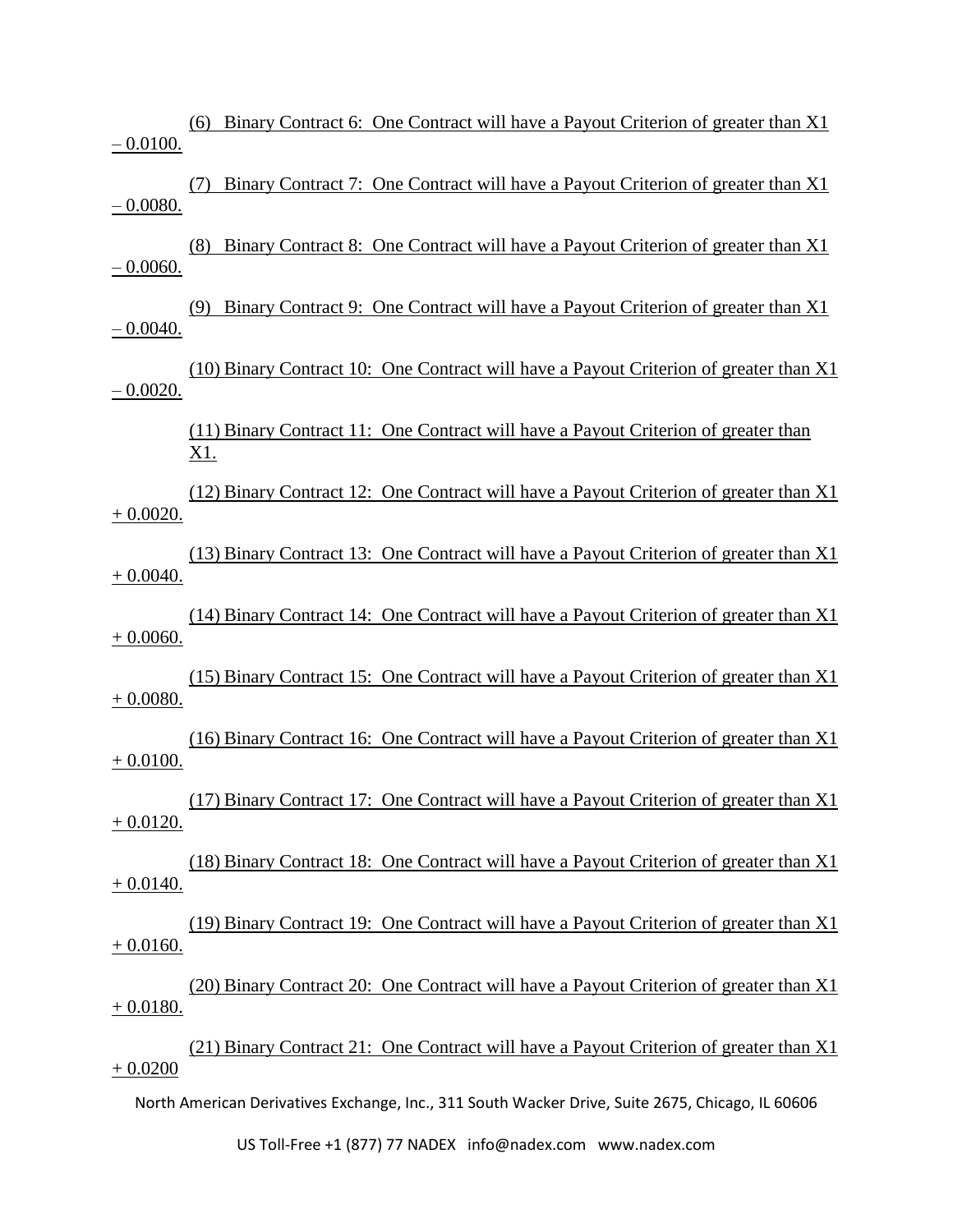(22) In each case, "X1" equals the last EUR/GBP price rounded to the nearest 0.0020 as reported by the Source Agency.

#### (ii) DAILY EUR/GBP BINARY CONTRACTS, 3 AM ET CLOSE

(1) Binary Contract 1: One Contract will have a Payout Criterion of greater than X2  $-0.0200.$ 

(2) Binary Contract 2: One Contract will have a Payout Criterion of greater than X2  $-0.0180.$ 

(3) Binary Contract 3: One Contract will have a Payout Criterion of greater than X2  $-0.0160.$ 

(4) Binary Contract 4: One Contract will have a Payout Criterion of greater than X2  $-0.0140.$ 

(5) Binary Contract 5: One Contract will have a Payout Criterion of greater than X2  $-0.0120.$ 

(6) Binary Contract 6: One Contract will have a Payout Criterion of greater than X2  $-0.0100$ .

(7) Binary Contract 7: One Contract will have a Payout Criterion of greater than X2 – 0.0080.

(8) Binary Contract 8: One Contract will have a Payout Criterion of greater than X2 – 0.0060.

(9) Binary Contract 9: One Contract will have a Payout Criterion of greater than X2  $- 0.0040.$ 

(10) Binary Contract 10: One Contract will have a Payout Criterion of greater than X2  $- 0.0020.$ 

> (11) Binary Contract 11: One Contract will have a Payout Criterion of greater than X2.

(12) Binary Contract 12: One Contract will have a Payout Criterion of greater than X2 + 0.0020.

(13) Binary Contract 13: One Contract will have a Payout Criterion of greater than X2  $+ 0.0040.$ 

(14) Binary Contract 14: One Contract will have a Payout Criterion of greater than X2  $+ 0.0060.$ 

North American Derivatives Exchange, Inc., 311 South Wacker Drive, Suite 2675, Chicago, IL 60606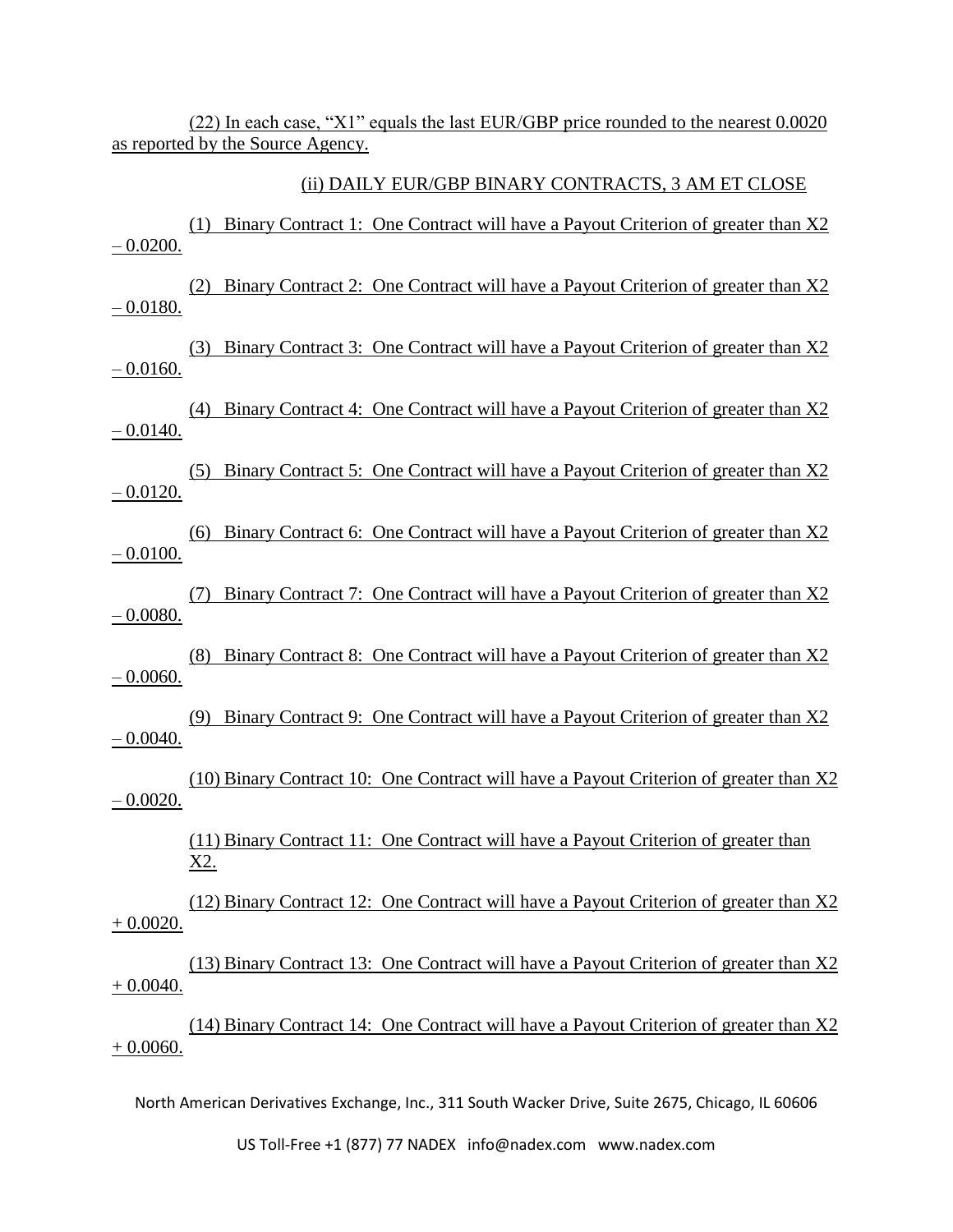(15) Binary Contract 15: One Contract will have a Payout Criterion of greater than X2 + 0.0080.

(16) Binary Contract 16: One Contract will have a Payout Criterion of greater than X2  $+ 0.0100.$ 

(17) Binary Contract 17: One Contract will have a Payout Criterion of greater than X2  $+ 0.0120.$ 

(18) Binary Contract 18: One Contract will have a Payout Criterion of greater than X2 + 0.0140.

(19) Binary Contract 19: One Contract will have a Payout Criterion of greater than X2  $+ 0.0160.$ 

(20) Binary Contract 20: One Contract will have a Payout Criterion of greater than X2 + 0.0180.

(21) Binary Contract 21: One Contract will have a Payout Criterion of greater than X2 + 0.0200

(22) In each case, "X2" equals the last EUR/GBP price rounded to the nearest 0.0020 as reported by the Source Agency.

(iii) DAILY EUR/GBP BINARY CONTRACTS, 7 AM ET CLOSE

(1) Binary Contract 1: One Contract will have a Payout Criterion of greater than X3  $-0.0200$ .

(2) Binary Contract 2: One Contract will have a Payout Criterion of greater than X3  $-0.0180.$ 

(3) Binary Contract 3: One Contract will have a Payout Criterion of greater than X3  $-0.0160$ .

(4) Binary Contract 4: One Contract will have a Payout Criterion of greater than X3  $-0.0140.$ 

(5) Binary Contract 5: One Contract will have a Payout Criterion of greater than X3  $-0.0120$ .

(6) Binary Contract 6: One Contract will have a Payout Criterion of greater than X3  $-0.0100.$ 

(7) Binary Contract 7: One Contract will have a Payout Criterion of greater than X3 – 0.0080.

North American Derivatives Exchange, Inc., 311 South Wacker Drive, Suite 2675, Chicago, IL 60606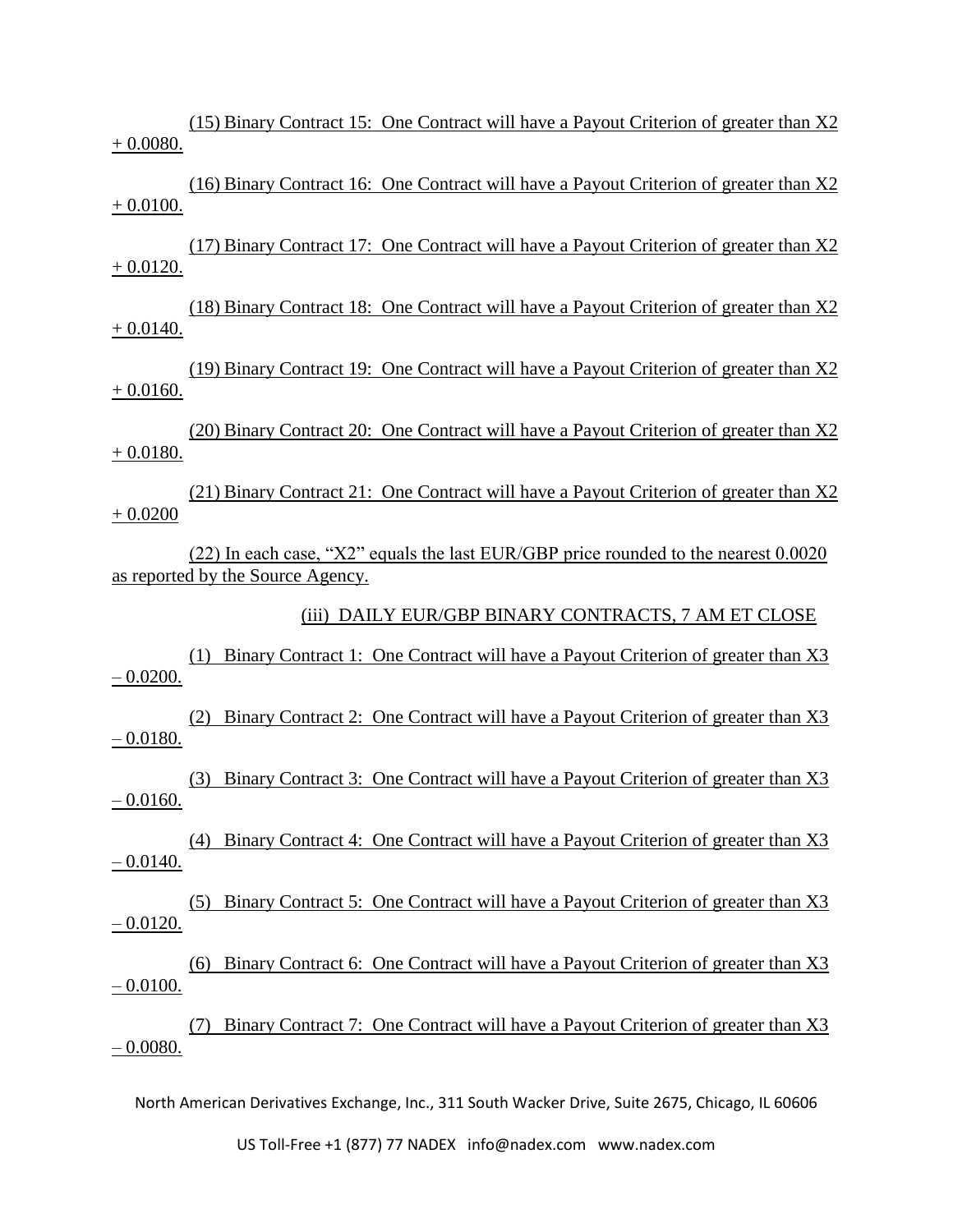(8) Binary Contract 8: One Contract will have a Payout Criterion of greater than X3 – 0.0060.

(9) Binary Contract 9: One Contract will have a Payout Criterion of greater than X3  $-0.0040.$ 

(10) Binary Contract 10: One Contract will have a Payout Criterion of greater than X3  $-0.0020$ .

> (11) Binary Contract 11: One Contract will have a Payout Criterion of greater than X3.

(12) Binary Contract 12: One Contract will have a Payout Criterion of greater than X3 + 0.0020.

(13) Binary Contract 13: One Contract will have a Payout Criterion of greater than X3 + 0.0040.

(14) Binary Contract 14: One Contract will have a Payout Criterion of greater than X3  $+ 0.0060.$ 

(15) Binary Contract 15: One Contract will have a Payout Criterion of greater than X3  $+ 0.0080.$ 

(16) Binary Contract 16: One Contract will have a Payout Criterion of greater than X3  $+ 0.0100.$ 

(17) Binary Contract 17: One Contract will have a Payout Criterion of greater than X3 + 0.0120.

(18) Binary Contract 18: One Contract will have a Payout Criterion of greater than X3  $+ 0.0140.$ 

(19) Binary Contract 19: One Contract will have a Payout Criterion of greater than X3  $+ 0.0160.$ 

(20) Binary Contract 20: One Contract will have a Payout Criterion of greater than X3  $+ 0.0180.$ 

(21) Binary Contract 21: One Contract will have a Payout Criterion of greater than X3 + 0.0200

(22) In each case, "X3" equals the last EUR/GBP price rounded to the nearest 0.0020 as reported by the Source Agency.

(iv) DAILY EUR/GBP BINARY CONTRACTS, 11 AM ET CLOSE

North American Derivatives Exchange, Inc., 311 South Wacker Drive, Suite 2675, Chicago, IL 60606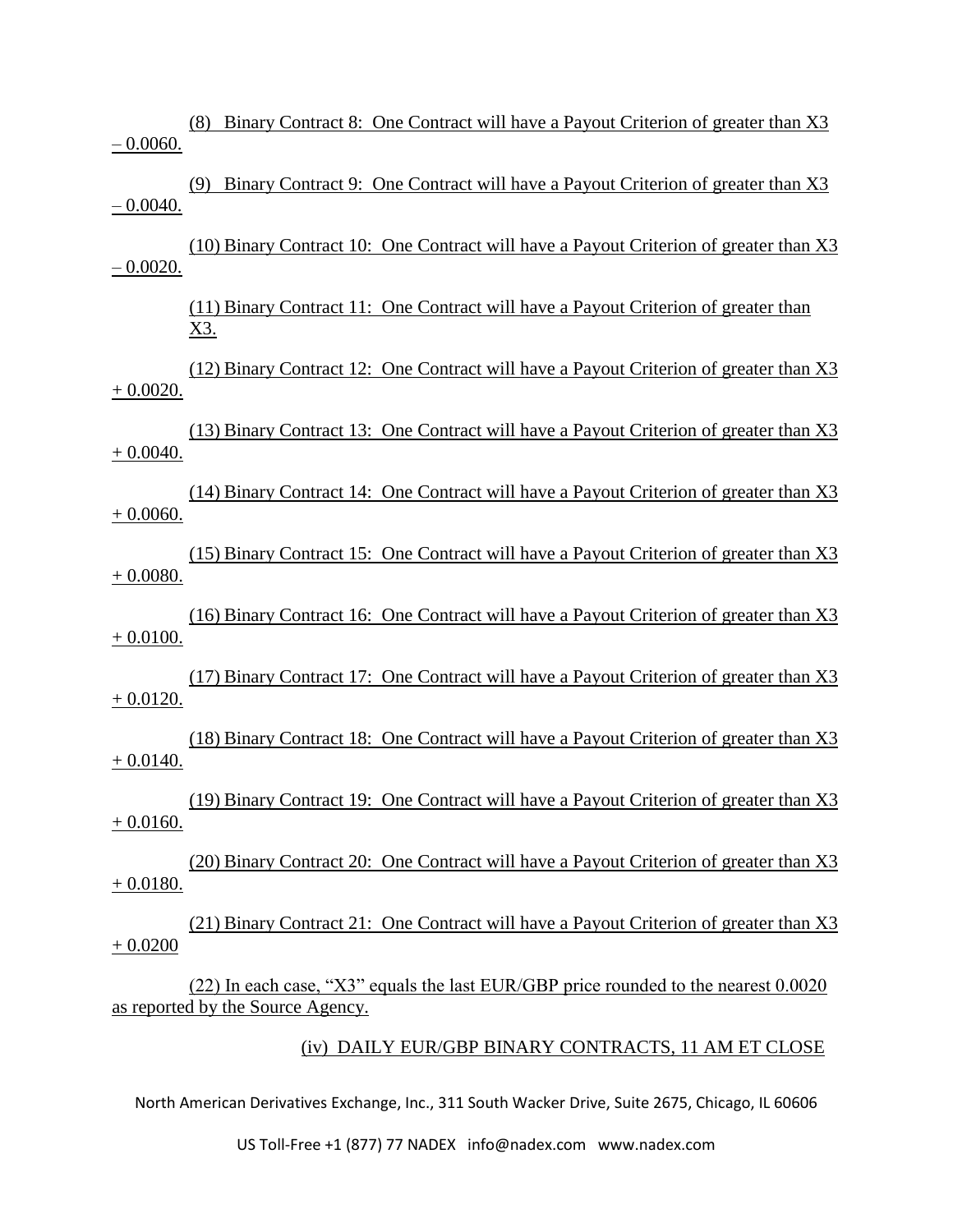(1) Binary Contract 1: One Contract will have a Payout Criterion of greater than X4  $-0.0200$ .

(2) Binary Contract 2: One Contract will have a Payout Criterion of greater than X4  $-0.0180.$ 

(3) Binary Contract 3: One Contract will have a Payout Criterion of greater than X4  $-0.0160.$ 

(4) Binary Contract 4: One Contract will have a Payout Criterion of greater than X4  $-0.0140.$ 

(5) Binary Contract 5: One Contract will have a Payout Criterion of greater than X4  $-0.0120.$ 

(6) Binary Contract 6: One Contract will have a Payout Criterion of greater than X4  $-0.0100.$ 

(7) Binary Contract 7: One Contract will have a Payout Criterion of greater than X4 – 0.0080.

(8) Binary Contract 8: One Contract will have a Payout Criterion of greater than X4  $-0.0060$ .

(9) Binary Contract 9: One Contract will have a Payout Criterion of greater than X4  $- 0.0040.$ 

(10) Binary Contract 10: One Contract will have a Payout Criterion of greater than X4  $-0.0020.$ 

(11) Binary Contract 11: One Contract will have a Payout Criterion of greater than X4.

(12) Binary Contract 12: One Contract will have a Payout Criterion of greater than X4  $+ 0.0020.$ 

(13) Binary Contract 13: One Contract will have a Payout Criterion of greater than X4  $+ 0.0040.$ 

(14) Binary Contract 14: One Contract will have a Payout Criterion of greater than X4 + 0.0060.

(15) Binary Contract 15: One Contract will have a Payout Criterion of greater than X4 + 0.0080.

(16) Binary Contract 16: One Contract will have a Payout Criterion of greater than X4  $+ 0.0100.$ 

North American Derivatives Exchange, Inc., 311 South Wacker Drive, Suite 2675, Chicago, IL 60606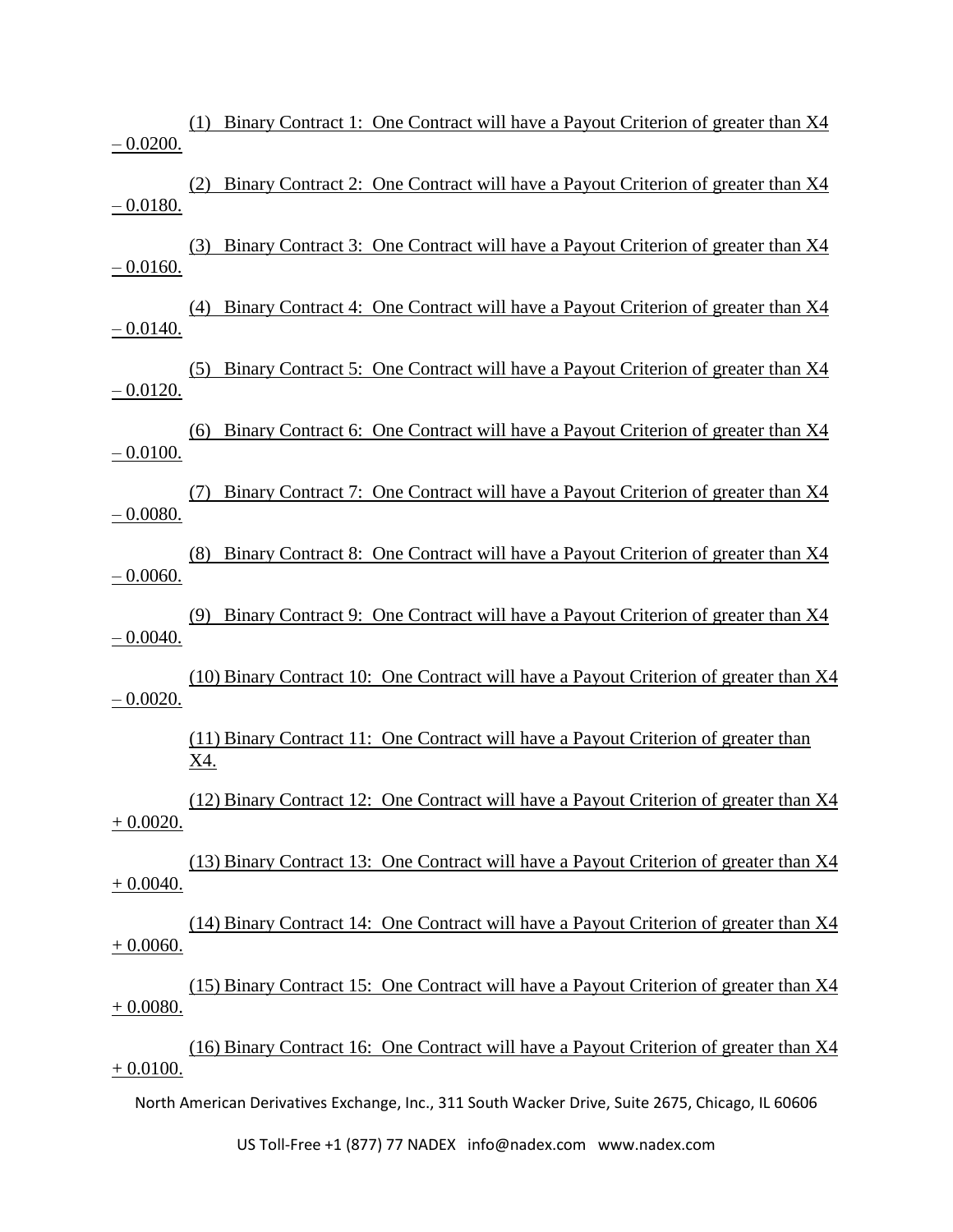(17) Binary Contract 17: One Contract will have a Payout Criterion of greater than X4  $+ 0.0120.$ 

(18) Binary Contract 18: One Contract will have a Payout Criterion of greater than X4  $+ 0.0140.$ 

(19) Binary Contract 19: One Contract will have a Payout Criterion of greater than X4  $+ 0.0160.$ 

(20) Binary Contract 20: One Contract will have a Payout Criterion of greater than X4  $+ 0.0180.$ 

(21) Binary Contract 21: One Contract will have a Payout Criterion of greater than X4 + 0.0200

(22) In each case, "X4" equals the last EUR/GBP price rounded to the nearest 0.0020 as reported by the Source Agency.

#### (v) DAILY EUR/GBP BINARY CONTRACTS, 3 PM ET CLOSE

| 0.0200. | (1) Binary Contract 1: One Contract will have a Payout Criterion of greater than $X5$ –         |
|---------|-------------------------------------------------------------------------------------------------|
| 0.0180. | <u>Binary Contract 2: One Contract will have a Payout Criterion of greater than X5 –</u><br>(2) |
| 0.0160. | Binary Contract 3: One Contract will have a Payout Criterion of greater than X5 –<br>(3)        |
| 0.0140. | Binary Contract 4: One Contract will have a Payout Criterion of greater than X5 –<br>(4)        |
| 0.0120. | Binary Contract 5: One Contract will have a Payout Criterion of greater than $X5$ –<br>(5)      |
| 0.0100. | (6) Binary Contract 6: One Contract will have a Payout Criterion of greater than $X5$ –         |
| 0.0080. | <u>Binary Contract 7: One Contract will have a Payout Criterion of greater than X5 –</u>        |
| 0.0060. | Binary Contract 8: One Contract will have a Payout Criterion of greater than X5 –<br>(8)        |
| 0.0040. | Binary Contract 9: One Contract will have a Payout Criterion of greater than $X5$ –<br>(9)      |
|         |                                                                                                 |

North American Derivatives Exchange, Inc., 311 South Wacker Drive, Suite 2675, Chicago, IL 60606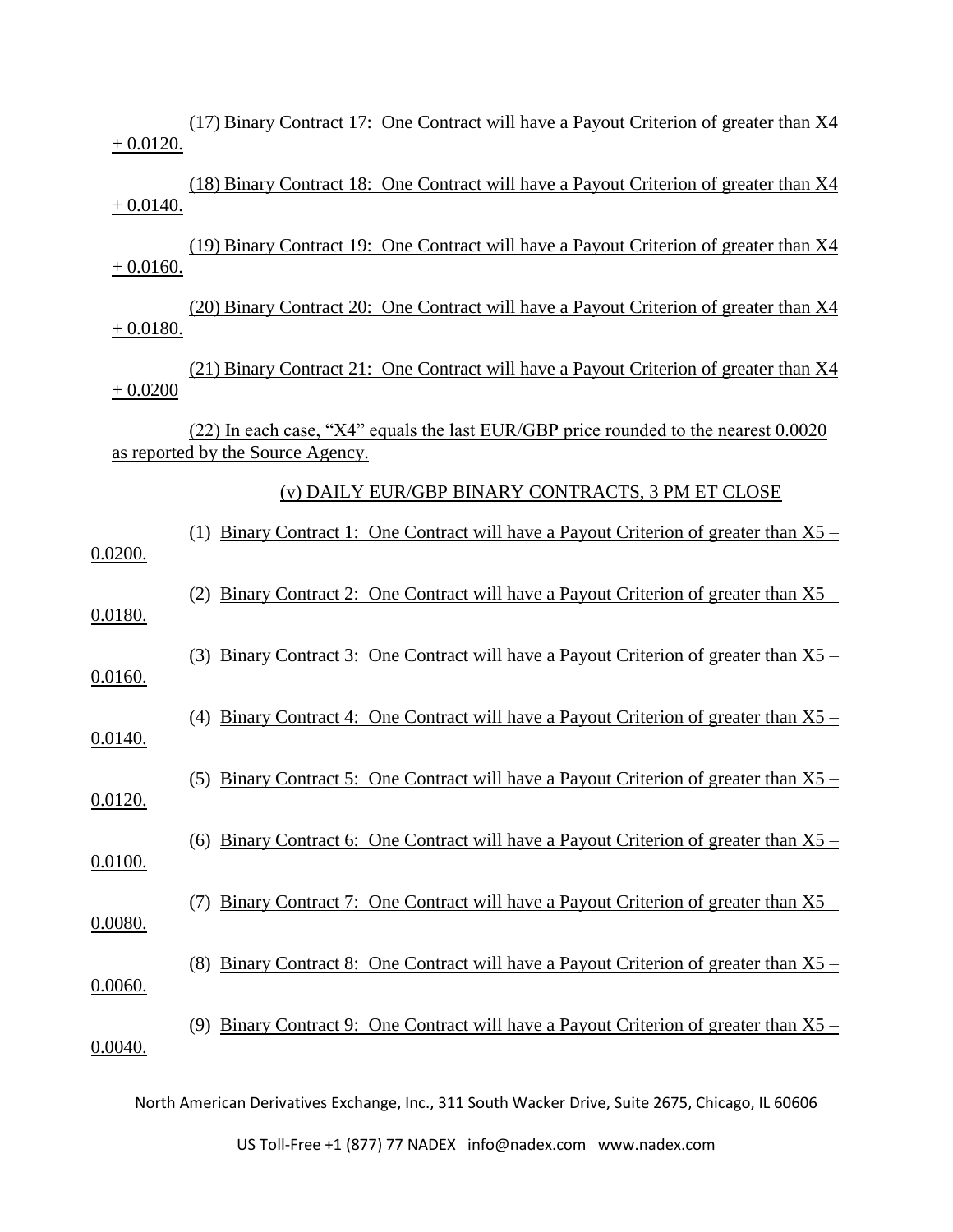(10) Binary Contract 10: One Contract will have a Payout Criterion of greater than  $X5 - 0.0020$ .

(11) Binary Contract 11: One Contract will have a Payout Criterion of greater than X5.

(12) Binary Contract 12: One Contract will have a Payout Criterion of greater than  $X5 + 0.0020$ .

(13) Binary Contract 13: One Contract will have a Payout Criterion of greater than  $X5 + 0.0040$ .

(14) Binary Contract 14: One Contract will have a Payout Criterion of greater than  $X5 + 0.0060$ .

(15) Binary Contract 15: One Contract will have a Payout Criterion of greater than  $X5 + 0.0080$ .

(16) Binary Contract 16: One Contract will have a Payout Criterion of greater than  $X5 + 0.0100$ .

(17) Binary Contract 17: One Contract will have a Payout Criterion of greater than  $X5 + 0.0120$ .

(18) Binary Contract 18: One Contract will have a Payout Criterion of greater than  $X5 + 0.0140$ .

(19) Binary Contract 19: One Contract will have a Payout Criterion of greater than  $X5 + 0.0160$ .

(20) Binary Contract 20: One Contract will have a Payout Criterion of greater than  $X5 + 0.0180.$ 

(21) Binary Contract 21: One Contract will have a Payout Criterion of greater than  $X5 + 0.0200$ 

(22) In each case, "X5" equals the last EUR/GBP price rounded to the nearest 0.0020 as reported by the Source Agency.

#### (vi) DAILY EUR/GBP BINARY CONTRACTS, 7 PM ET CLOSE

(1) Binary Contract 1: One Contract will have a Payout Criterion of greater than X6  $-0.0200$ .

(2) Binary Contract 2: One Contract will have a Payout Criterion of greater than X6  $-0.0180.$ 

North American Derivatives Exchange, Inc., 311 South Wacker Drive, Suite 2675, Chicago, IL 60606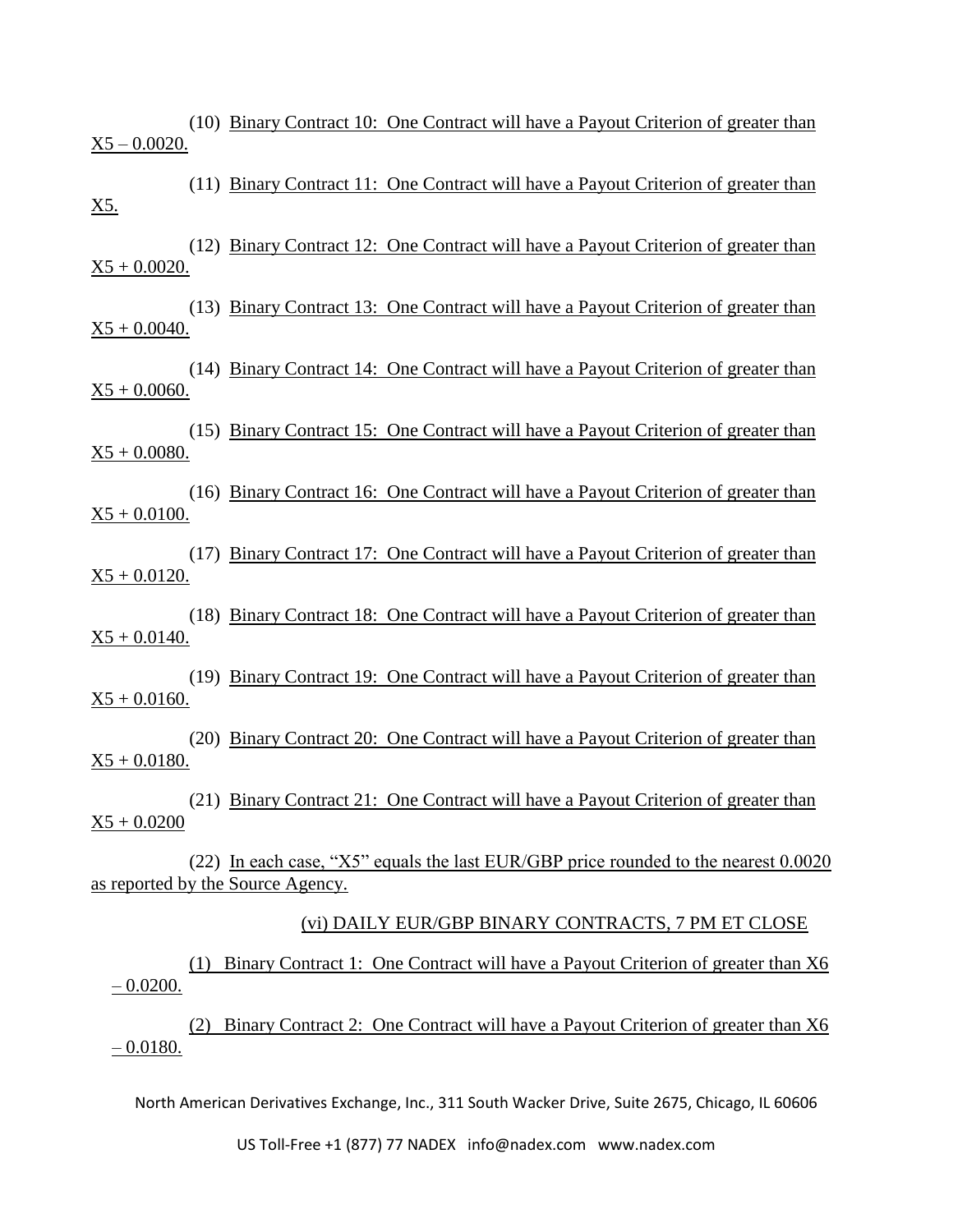(3) Binary Contract 3: One Contract will have a Payout Criterion of greater than X6  $-0.0160.$ 

(4) Binary Contract 4: One Contract will have a Payout Criterion of greater than X6  $-0.0140.$ 

(5) Binary Contract 5: One Contract will have a Payout Criterion of greater than X6  $-0.0120$ .

(6) Binary Contract 6: One Contract will have a Payout Criterion of greater than X6  $-0.0100.$ 

(7) Binary Contract 7: One Contract will have a Payout Criterion of greater than X6  $-0.0080.$ 

(8) Binary Contract 8: One Contract will have a Payout Criterion of greater than X6 – 0.0060.

(9) Binary Contract 9: One Contract will have a Payout Criterion of greater than X6 – 0.0040.

(10) Binary Contract 10: One Contract will have a Payout Criterion of greater than X6  $-0.0020.$ 

> (11) Binary Contract 11: One Contract will have a Payout Criterion of greater than X6.

(12) Binary Contract 12: One Contract will have a Payout Criterion of greater than X6  $+ 0.0020.$ 

(13) Binary Contract 13: One Contract will have a Payout Criterion of greater than X6 + 0.0040.

(14) Binary Contract 14: One Contract will have a Payout Criterion of greater than X6 + 0.0060.

(15) Binary Contract 15: One Contract will have a Payout Criterion of greater than X6 + 0.0080.

(16) Binary Contract 16: One Contract will have a Payout Criterion of greater than X6  $+ 0.0100.$ 

(17) Binary Contract 17: One Contract will have a Payout Criterion of greater than X6 + 0.0120.

(18) Binary Contract 18: One Contract will have a Payout Criterion of greater than X6  $+ 0.0140.$ 

North American Derivatives Exchange, Inc., 311 South Wacker Drive, Suite 2675, Chicago, IL 60606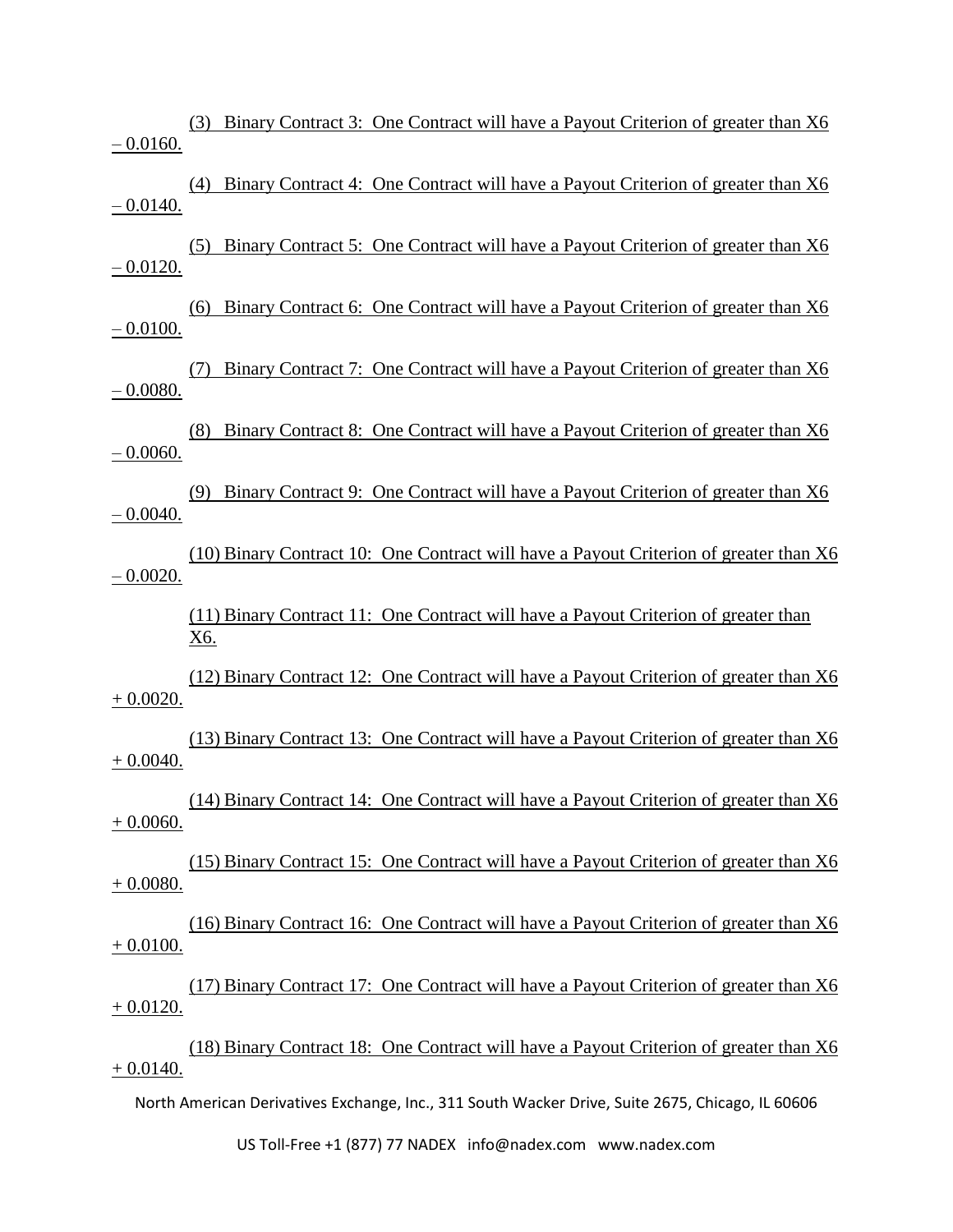(19) Binary Contract 19: One Contract will have a Payout Criterion of greater than X6  $+ 0.0160.$ 

(20) Binary Contract 20: One Contract will have a Payout Criterion of greater than X6 + 0.0180.

(21) Binary Contract 21: One Contract will have a Payout Criterion of greater than X6  $+ 0.0200$ 

(22) In each case, "X6" equals the last EUR/GBP price rounded to the nearest 0.0020 as reported by the Source Agency.

(vii) WEEKLY EUR/GBP BINARY CONTRACTS, 3 PM ET CLOSE

(1) Binary Contract 1: One Contract will have a Payout Criterion of greater than  $Y -$ 0.0300. (2) Binary Contract 2: One Contract will have a Payout Criterion of greater than Y – 0.0250. (3) Binary Contract 3: One Contract will have a Payout Criterion of greater than Y – 0.0200. (4) Binary Contract 4: One Contract will have a Payout Criterion of greater than Y – 0.0150. (5) Binary Contract 5: One Contract will have a Payout Criterion of greater than Y - 0.0100. (6) Binary Contract 6: One Contract will have a Payout Criterion of greater than Y - 0.0050. (7) Binary Contract 7: One Contract will have a Payout Criterion of greater than Y. (8) Binary Contract 8: One Contract will have a Payout Criterion of greater than  $Y +$ 0.0050. (9) Binary Contract 9: One Contract will have a Payout Criterion of greater than  $Y +$ 0.0100. (10) Binary Contract 10: One Contract will have a Payout Criterion of greater than Y  $+ 0.0150.$ (11) Binary Contract 11: One Contract will have a Payout Criterion of greater than Y + 0.0200.

North American Derivatives Exchange, Inc., 311 South Wacker Drive, Suite 2675, Chicago, IL 60606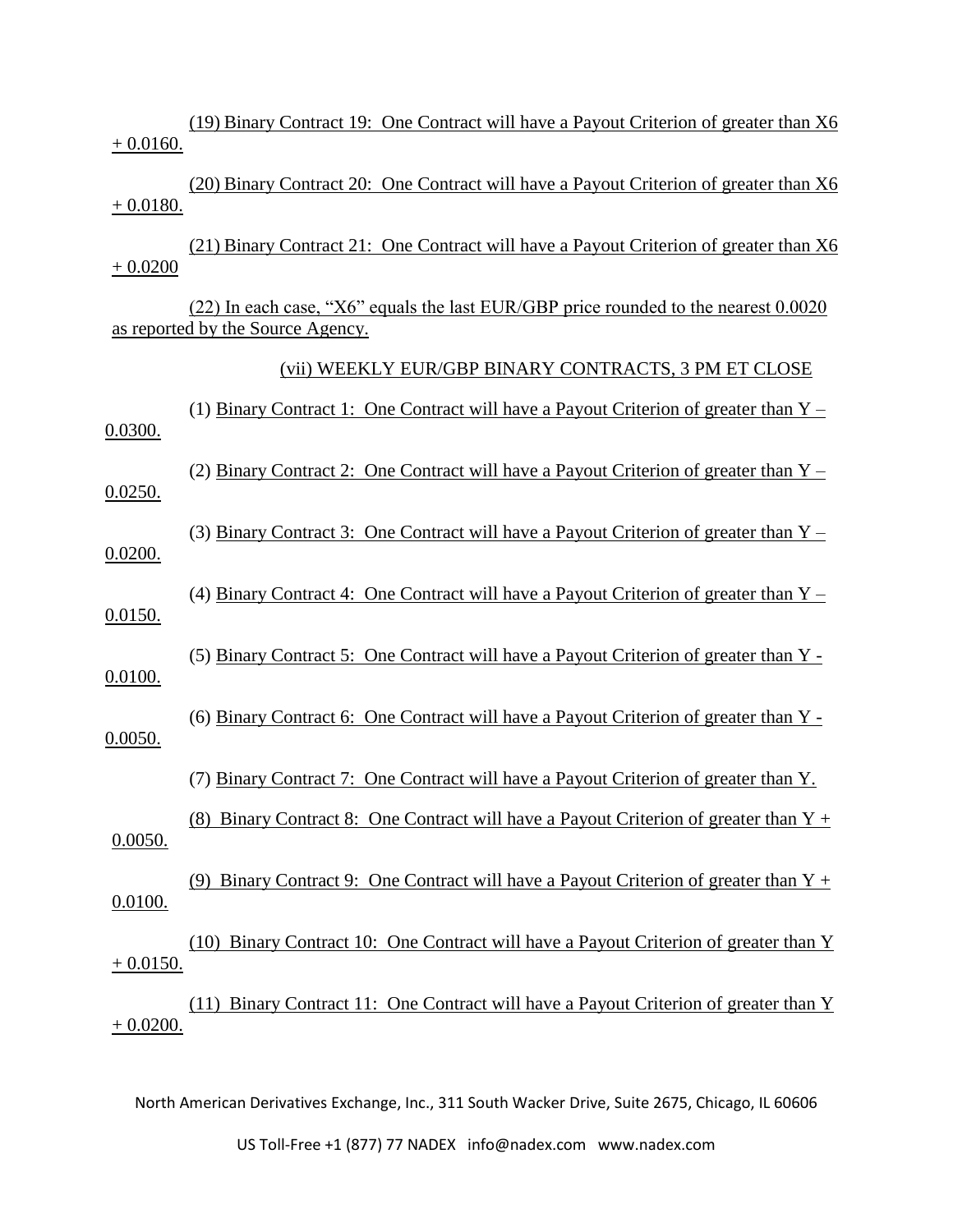(12) Binary Contract 12: One Contract will have a Payout Criterion of greater than Y  $+ 0.0250.$ 

(13) Binary Contract 13: One Contract will have a Payout Criterion of greater than Y + 0.0300.

(14) Binary Contract 14: One Contract will have a Payout Criterion of greater than Y  $+ 0.0350.$ 

(15) In each case, "Y" equals the last EUR/GBP price rounded to the nearest value ending in either 0.0025 or 0.0075 as reported by the Source Agency.

> (viii) INTRADAY EUR/GBP BINARY CONTRACTS, 8:00 AM to 10:00 AM ET CLOSE

(1) Binary Contract 1: One Contract will have a Payout Criterion of greater than Z1 - 0.0040.

(2) Binary Contract 2: One Contract will have a Payout Criterion of greater than Z1 -

0.0030.

(3) Binary Contract 3: One Contract will have a Payout Criterion of greater than Z1 - 0.0020.

(4) Binary Contract 4: One Contract will have a Payout Criterion of greater than Z1 - 0.0010.

(5) Binary Contract 5: One Contract will have a Payout Criterion of greater than Z1.

(6) Binary Contract 6: One Contract will have a Payout Criterion of greater than  $Z1 +$ 0.0010.

(7) Binary Contract 7: One Contract will have a Payout Criterion of greater than  $Z1 +$ 0.0020.

(8) Binary Contract 8: One Contract will have a Payout Criterion of greater than Z1 + 0.0030.

(9) Binary Contract 9: One Contract will have a Payout Criterion of greater than Z1 + 0.0040.

(10) In each case above, Z1 equals the strike level determined by the Source Agency immediately before the issuance of these contracts.

### (ix) INTRADAY EUR/GBP BINARY CONTRACTS, 9:00 AM to 11:00 AM ET CLOSE

North American Derivatives Exchange, Inc., 311 South Wacker Drive, Suite 2675, Chicago, IL 60606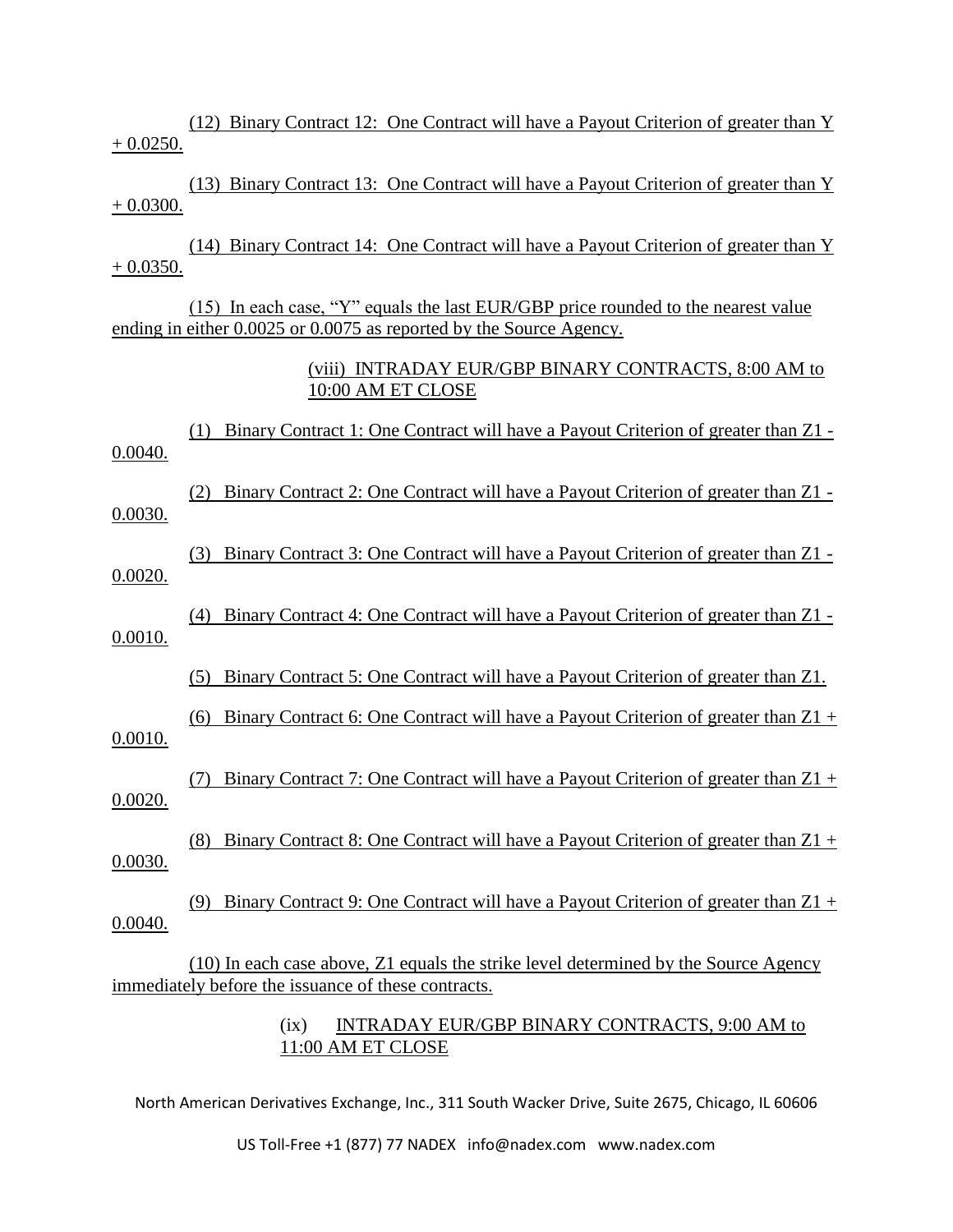| 0.0040. | Binary Contract 1: One Contract will have a Payout Criterion of greater than Z2 -<br>(1)                                                   |
|---------|--------------------------------------------------------------------------------------------------------------------------------------------|
| 0.0030. | Binary Contract 2: One Contract will have a Payout Criterion of greater than Z2 -                                                          |
| 0.0020. | Binary Contract 3: One Contract will have a Payout Criterion of greater than Z2 -<br>(3)                                                   |
| 0.0010. | Binary Contract 4: One Contract will have a Payout Criterion of greater than Z2 -<br>(4)                                                   |
|         | Binary Contract 5: One Contract will have a Payout Criterion of greater than Z2.<br>(5)                                                    |
| 0.0010. | Binary Contract 6: One Contract will have a Payout Criterion of greater than $Z2$ +<br>(6)                                                 |
| 0.0020. | Binary Contract 7: One Contract will have a Payout Criterion of greater than $Z2 +$                                                        |
| 0.0030. | Binary Contract 8: One Contract will have a Payout Criterion of greater than Z2 +<br>(8)                                                   |
| 0.0040. | Binary Contract 9: One Contract will have a Payout Criterion of greater than $Z2 +$<br>(9)                                                 |
|         | (10) In each case above, Z2 equals the strike level determined by the Source Agency<br>immediately before the issuance of these contracts. |
|         | INTRADAY EUR/GBP BINARY CONTRACTS, 10:00 AM to<br>(x)<br>12:00 PM ET CLOSE                                                                 |
| 0.0040. | Binary Contract 1: One Contract will have a Payout Criterion of greater than Z3 -                                                          |
| 0.0030. | Binary Contract 2: One Contract will have a Payout Criterion of greater than Z3 -                                                          |
| 0.0020. | Binary Contract 3: One Contract will have a Payout Criterion of greater than Z3 -<br>(3)                                                   |
| 0.0010. | Binary Contract 4: One Contract will have a Payout Criterion of greater than Z3 -<br>(4)                                                   |
|         | Binary Contract 5: One Contract will have a Payout Criterion of greater than Z3.                                                           |
|         |                                                                                                                                            |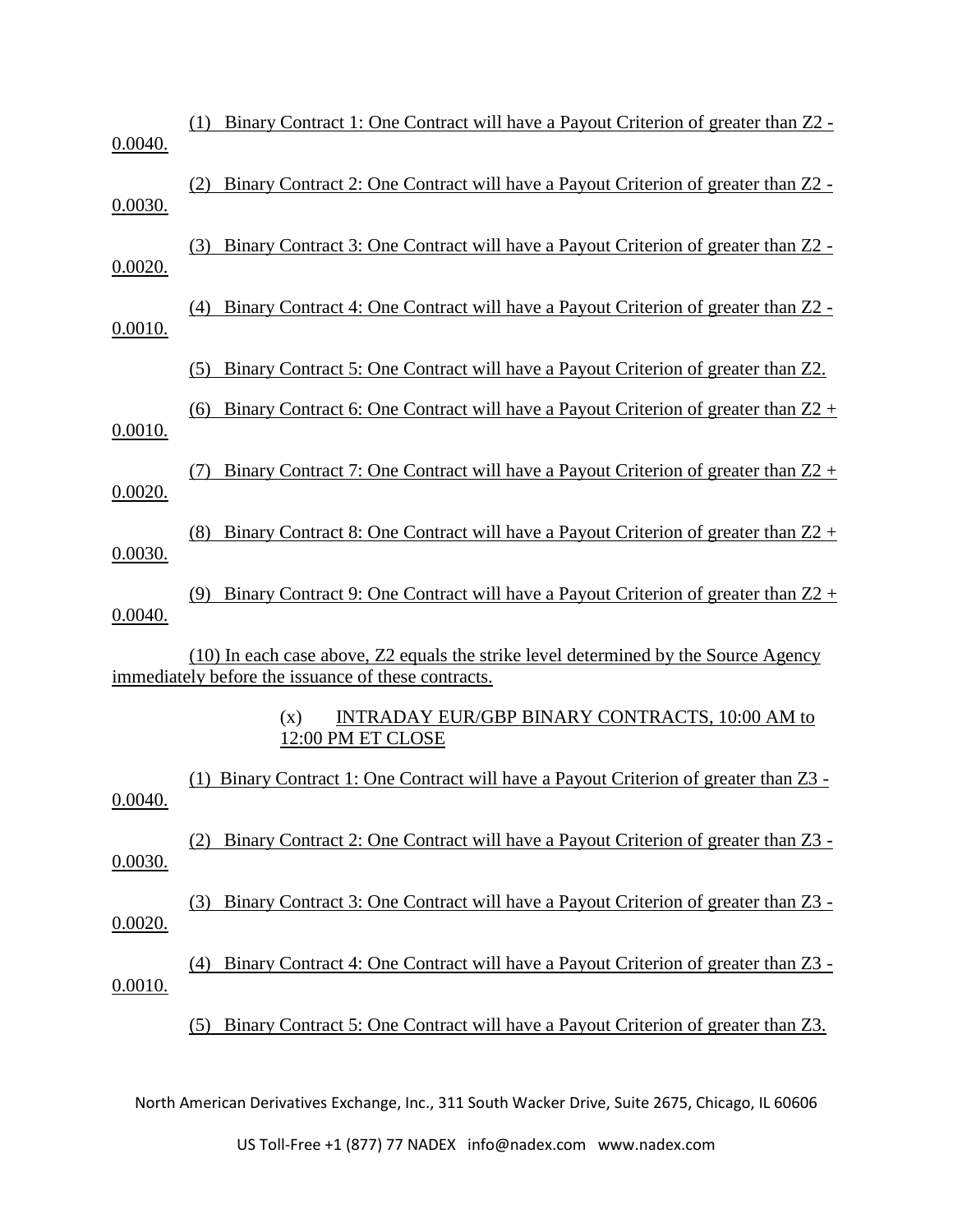| 0.0010. | Binary Contract 6: One Contract will have a Payout Criterion of greater than $Z3 +$<br>(6)                                                 |
|---------|--------------------------------------------------------------------------------------------------------------------------------------------|
| 0.0020. | Binary Contract 7: One Contract will have a Payout Criterion of greater than $Z3$ +<br>(7)                                                 |
| 0.0030. | Binary Contract 8: One Contract will have a Payout Criterion of greater than $Z3$ +<br>(8)                                                 |
| 0.0040. | Binary Contract 9: One Contract will have a Payout Criterion of greater than $Z3$ +<br>(9)                                                 |
|         | (10) In each case above, Z3 equals the strike level determined by the Source Agency<br>immediately before the issuance of these contracts. |
|         | <b>INTRADAY EUR/GBP BINARY CONTRACTS, 11:00 AM to</b><br>$(x_i)$<br>1:00 PM ET CLOSE                                                       |
| 0.0040. | Binary Contract 1: One Contract will have a Payout Criterion of greater than Z4 -<br>(1)                                                   |
| 0.0030. | Binary Contract 2: One Contract will have a Payout Criterion of greater than Z4 -<br>(2)                                                   |
| 0.0020. | Binary Contract 3: One Contract will have a Payout Criterion of greater than Z4 -<br>(3)                                                   |
| 0.0010. | Binary Contract 4: One Contract will have a Payout Criterion of greater than Z4 -<br>(4)                                                   |
|         | Binary Contract 5: One Contract will have a Payout Criterion of greater than Z4.<br>(5)                                                    |
| 0.0010. | Binary Contract 6: One Contract will have a Payout Criterion of greater than $Z4$ +<br>(6)                                                 |
| 0.0020. | Binary Contract 7: One Contract will have a Payout Criterion of greater than Z4 +<br>(7)                                                   |
| 0.0030. | Binary Contract 8: One Contract will have a Payout Criterion of greater than $Z4$ +<br>(8)                                                 |
| 0.0040. | Binary Contract 9: One Contract will have a Payout Criterion of greater than $Z4 +$<br>(9)                                                 |
|         | (10) In each case above, Z4 equals the strike level determined by the Source Agency<br>immediately before the issuance of these contracts. |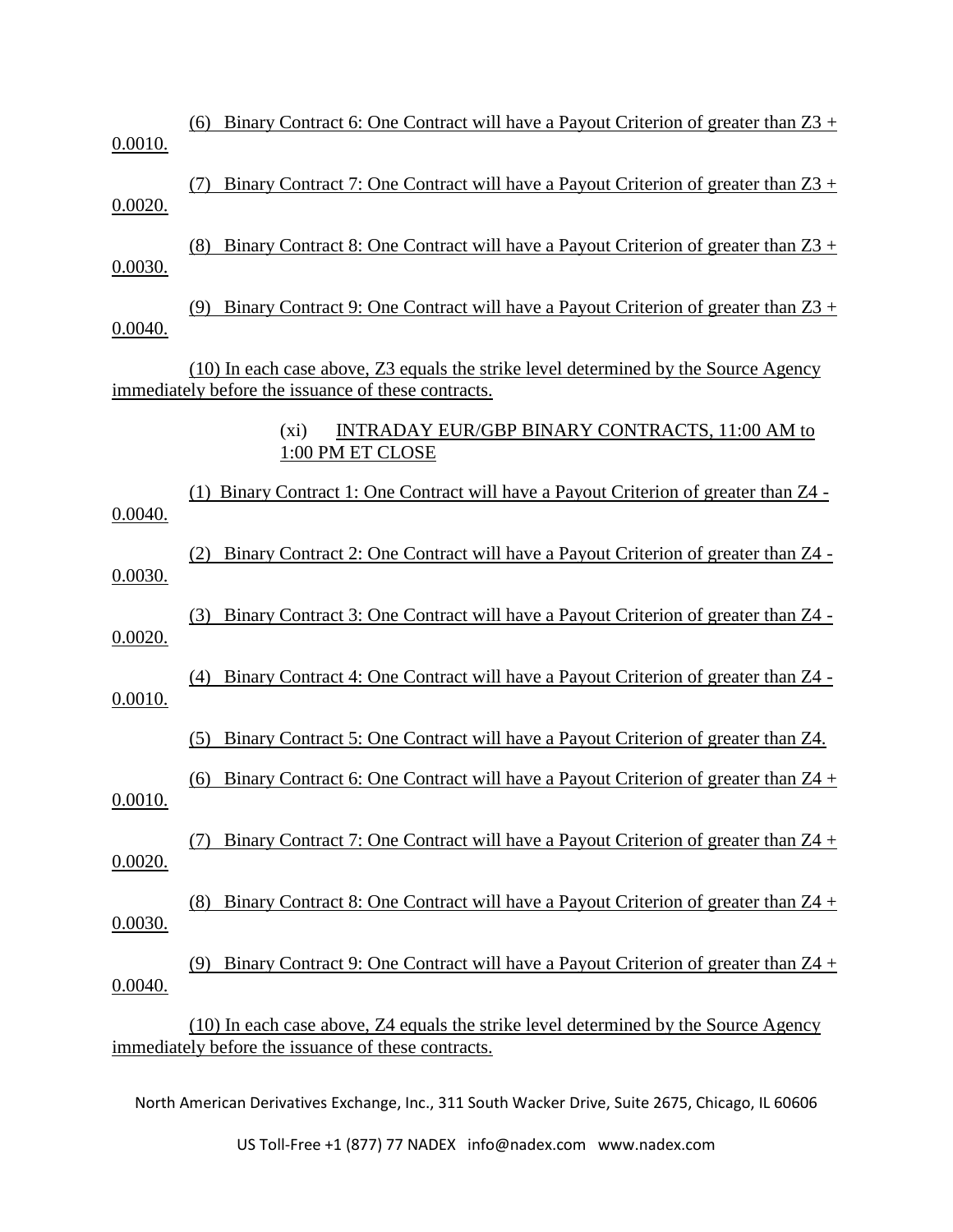(xii) INTRADAY EUR/GBP BINARY CONTRACTS, 12:00 PM to 2:00 PM ET CLOSE

| 0.0040. | Binary Contract 1: One Contract will have a Payout Criterion of greater than Z5 -<br>(1)                                                   |
|---------|--------------------------------------------------------------------------------------------------------------------------------------------|
| 0.0030. | Binary Contract 2: One Contract will have a Payout Criterion of greater than Z5 -                                                          |
| 0.0020. | Binary Contract 3: One Contract will have a Payout Criterion of greater than Z5 -<br>(3)                                                   |
| 0.0010. | Binary Contract 4: One Contract will have a Payout Criterion of greater than Z5 -<br>(4)                                                   |
|         | Binary Contract 5: One Contract will have a Payout Criterion of greater than Z5.<br>(5)                                                    |
| 0.0010. | Binary Contract 6: One Contract will have a Payout Criterion of greater than $Z5 +$<br>(6)                                                 |
| 0.0020. | Binary Contract 7: One Contract will have a Payout Criterion of greater than $25 +$<br>(7)                                                 |
| 0.0030. | Binary Contract 8: One Contract will have a Payout Criterion of greater than $25 +$<br>(8)                                                 |
| 0.0040. | Binary Contract 9: One Contract will have a Payout Criterion of greater than $Z5 +$<br>(9)                                                 |
|         | (10) In each case above, Z5 equals the strike level determined by the Source Agency<br>immediately before the issuance of these contracts. |
|         | <b>INTRADAY EUR/GBP BINARY CONTRACTS, 1:00 PM to</b><br>(xiii)<br>3:00 PM ET CLOSE                                                         |
| 0.0040. | Binary Contract 1: One Contract will have a Payout Criterion of greater than Z6 -<br>(1)                                                   |
| 0.0030. | Binary Contract 2: One Contract will have a Payout Criterion of greater than Z6 -                                                          |
| 0.0020. | Binary Contract 3: One Contract will have a Payout Criterion of greater than Z6 -<br>(3)                                                   |
| 0.0010. | Binary Contract 4: One Contract will have a Payout Criterion of greater than Z6 -<br>(4)                                                   |
|         |                                                                                                                                            |

North American Derivatives Exchange, Inc., 311 South Wacker Drive, Suite 2675, Chicago, IL 60606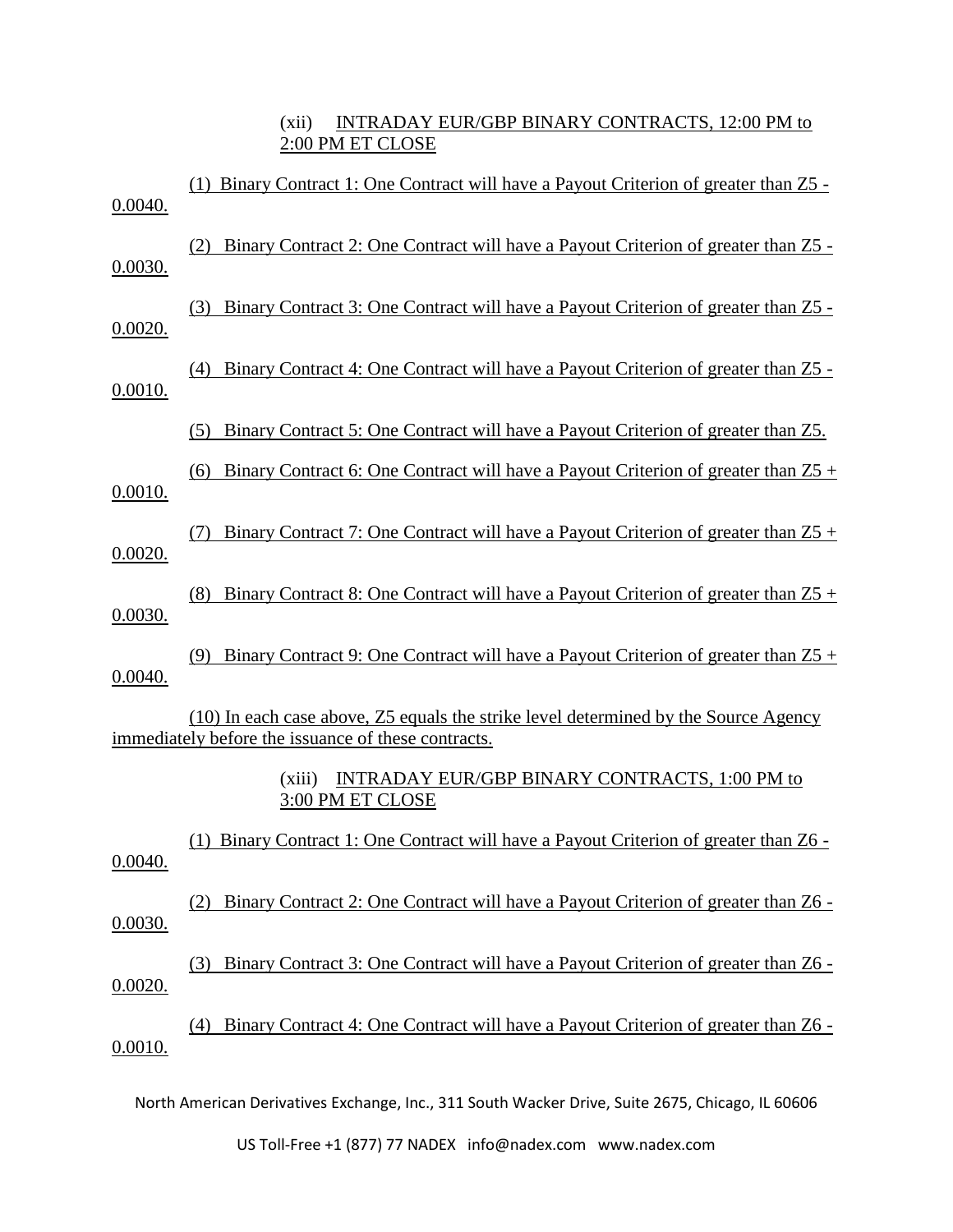(5) Binary Contract 5: One Contract will have a Payout Criterion of greater than Z6.

(6) Binary Contract 6: One Contract will have a Payout Criterion of greater than Z6 + 0.0010.

(7) Binary Contract 7: One Contract will have a Payout Criterion of greater than Z6 + 0.0020.

(8) Binary Contract 8: One Contract will have a Payout Criterion of greater than Z6 + 0.0030.

(9) Binary Contract 9: One Contract will have a Payout Criterion of greater than Z6 + 0.0040.

(10) In each case above, Z6 equals the strike level determined by the Source Agency immediately before the issuance of these contracts.

> (xiv) Nadex may list additional EUR/GBP Binary Contracts with different ranges of Payout Criteria on a discretionary basis in accordance with the CEA and Commission Regulations.

(g) MINIMUM TICK – The Minimum Tick size for EUR/GBP Binary Contracts shall be \$0.25.

(h) REPORTING LEVEL – The Reporting Level for the EUR/GBP Binary Contracts shall be 12,500 Contracts.

(i) POSITION LIMIT – There are currently no Position Limits for EUR/GBP Binary Contract.

(j) LAST TRADING DATE – The Last Trading Date in a Series is the same as the Expiration Date. No trading in the EUR/GBP Binary Contracts shall occur after its Last Trading Date.

(k) SETTLEMENT DATE – The Settlement Date will be the date on which the EUR/GBP number as reported by the Source Agency.

(l) EXPIRATION DATE – The Expiration Date of the Contract will be the date on which the EUR/GBP number is scheduled to be released.

(m) **SETTLEMENT VALUE** – The Settlement Value is the amount paid to the holder of the in the money Contract on the Settlement Date. The Settlement Value of an in the money EUR/GBP Binary Contract is \$100.

(n) EXPIRATION VALUE – The Expiration Value is the price or value of EUR/GBP as released by the Source Agency on the Expiration Date. The Expiration Value is calculated by the Source Agency by taking the last twenty-five (25) Midpoints between the bid/ask spread

North American Derivatives Exchange, Inc., 311 South Wacker Drive, Suite 2675, Chicago, IL 60606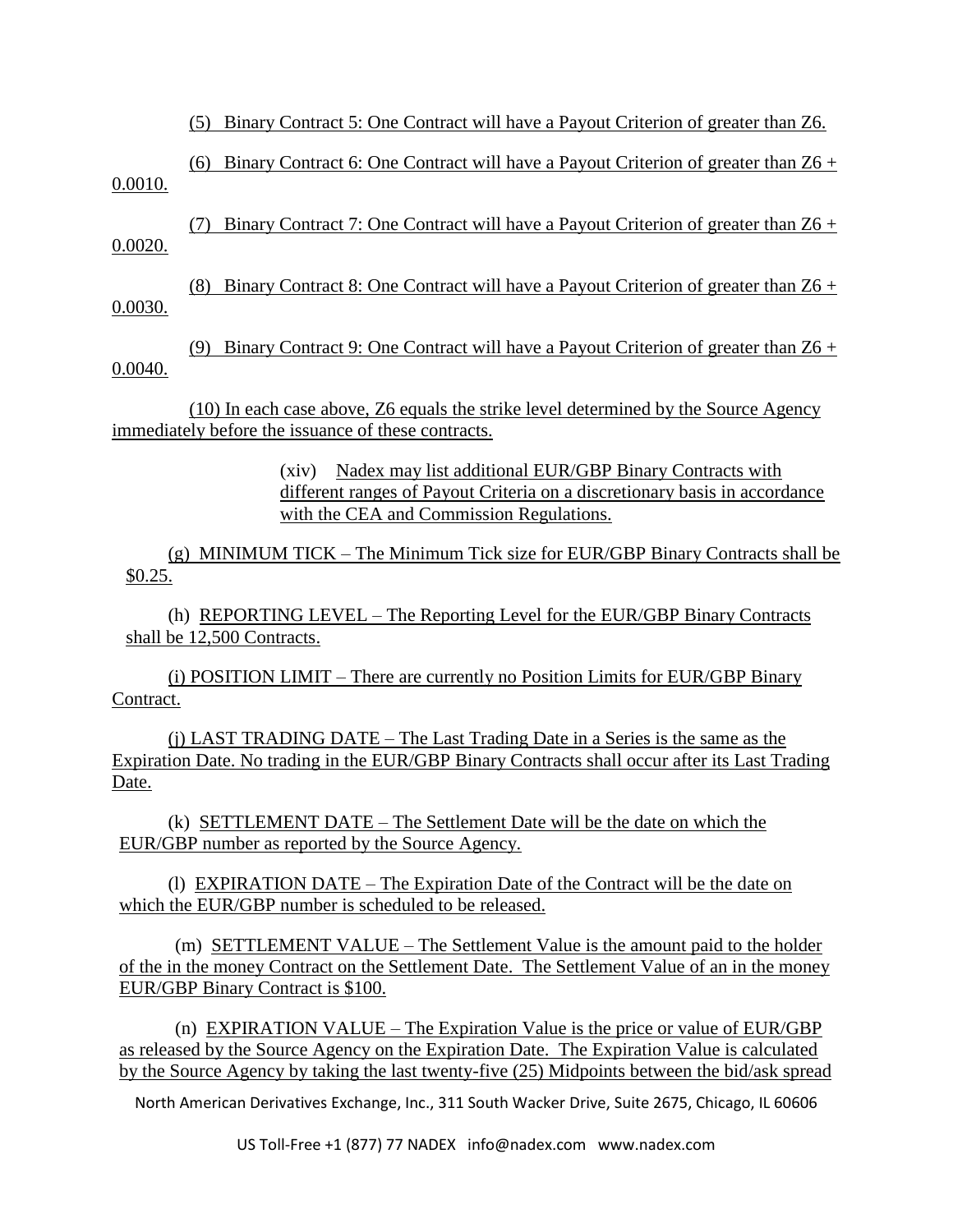(five pips wide or less) just prior to the close of trading of the EUR/GBP Binary Contract and removing the highest five (5) Midpoints and the lowest (5) Midpoints, using the remaining fifteen (15) EUR/GBP Midpoints to calculate the Expiration Value. The calculation used is a simple average of all fifteen (15) EUR/GBP Midpoints, rounded to one decimal point past the precision of the underlying market. A Midpoint is calculated by adding the bid price and the ask price together and then dividing that number by two (2). For example, if the bid price is 1.3400 and the ask price is 1.3402, the two numbers are added together (totaling 2.6802) and then divided by two (2), equaling a Midpoint of 1.3401. If the spread between a particular bid price and ask price is deemed too wide (greater than five (5) pips), or if it is a consecutive duplicate bid/ask quote, those prices will not be used to calculate a Midpoint and will thus not be included within the 25 initially captured values.

(o) CONTINGENCIES – If no level is actually announced on the Expiration Date due to a delay, postponement or otherwise in such release announcement by the Source Agency, the Settlement Date will be delayed until the Underlying number is released for that Series.

## RULE 12.43 CURRENCY EXCHANGE AUD/JPY BINARY CONTRACTS

(a) SCOPE – These Rules shall apply to the Class of Contracts referred to as the Currency Exchange AUD/JPY ("AUD/JPY") Binary Contract issued by Nadex.

(b) UNDERLYING – The Underlying for this Class of Contracts is the Australian dollar/ Japanese Yen, herein referred to as "AUD/JPY" as quoted in the Japanese Yen per Australian dollar obtained from the spot AUD/JPY foreign currency market.

(c) SOURCE AGENCY – The Source Agency is Nadex.

(d) TYPE – The type of Contract is a Binary Contract.

(e) ISSUANCE – For each planned release by the Source Agency of the Underlying, Nadex will issue various Contracts, each of a different Series. A new issuance of Contracts will commence no later than two (2) business days following the Expiration Date.

(f) PAYOUT CRITERION – The Payout Criterion for each Contract will be set by Nadex at the time the Binary Contracts are initially issued. For the AUD/JPY Binary Contract, the Payout Criteria for the Contracts will be set as follows:

# (i) DAILY AUD/JPY BINARY CONTRACTS, 11 PM ET CLOSE

(1) Binary Contract 1: One Contract will have a Payout Criterion of greater than  $X1 - 2.00$ .

(2) Binary Contract 2: One Contract will have a Payout Criterion of greater than  $X1 - 1.80$ .

(3) Binary Contract 3: One Contract will have a Payout Criterion of greater than  $X1 - 1.60$ .

North American Derivatives Exchange, Inc., 311 South Wacker Drive, Suite 2675, Chicago, IL 60606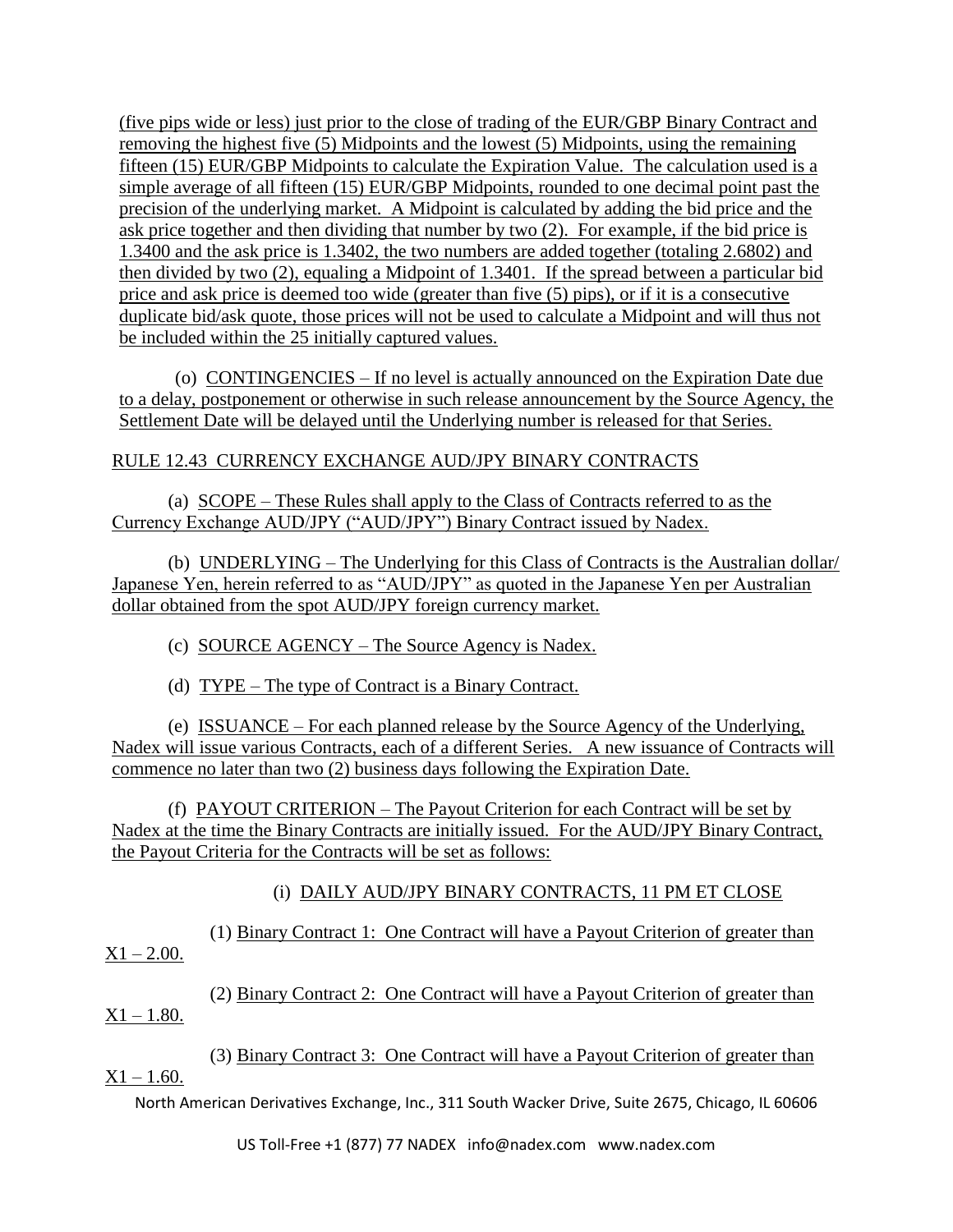| $X1 - 1.40.$  | (4) Binary Contract 4: One Contract will have a Payout Criterion of greater than                 |
|---------------|--------------------------------------------------------------------------------------------------|
| $X1 - 1.20.$  | (5) Binary Contract 5: One Contract will have a Payout Criterion of greater than                 |
| $X1 - 1.00.$  | (6) Binary Contract 6: One Contract will have a Payout Criterion of greater than                 |
| $X1 - 0.80$ . | (7) Binary Contract 7: One Contract will have a Payout Criterion of greater than                 |
| $X1 - 0.60.$  | (8) Binary Contract 8: One Contract will have a Payout Criterion of greater than                 |
| $X1 - 0.40$ . | (9) Binary Contract 9: One Contract will have a Payout Criterion of greater than                 |
| $X1 - 0.20$ . | (10) Binary Contract 10: One Contract will have a Payout Criterion of greater than               |
| <u>X1.</u>    | (11) Binary Contract 11: One Contract will have a Payout Criterion of greater than               |
| $X1 + 0.20$ . | (12) Binary Contract 12: One Contract will have a Payout Criterion of greater than               |
| $X1 + 0.40.$  | (13) Binary Contract 13: One Contract will have a Payout Criterion of greater than               |
| $X1 + 0.60$ . | (14) Binary Contract 14: One Contract will have a Payout Criterion of greater than               |
| $X1 + 0.80$ . | (15) Binary Contract 15: One Contract will have a Payout Criterion of greater than               |
| $X1 + 1.00.$  | (16) Binary Contract 16: One Contract will have a Payout Criterion of greater than               |
| $X1 + 1.20.$  | (17) Binary Contract 17: One Contract will have a Payout Criterion of greater than               |
| $X1 + 1.40.$  | (18) Binary Contract 18: One Contract will have a Payout Criterion of greater than               |
| $X1 + 1.60.$  | (19) Binary Contract 19: One Contract will have a Payout Criterion of greater than               |
|               | North American Derivatives Exchange, Inc., 311 South Wacker Drive, Suite 2675, Chicago, IL 60606 |
|               |                                                                                                  |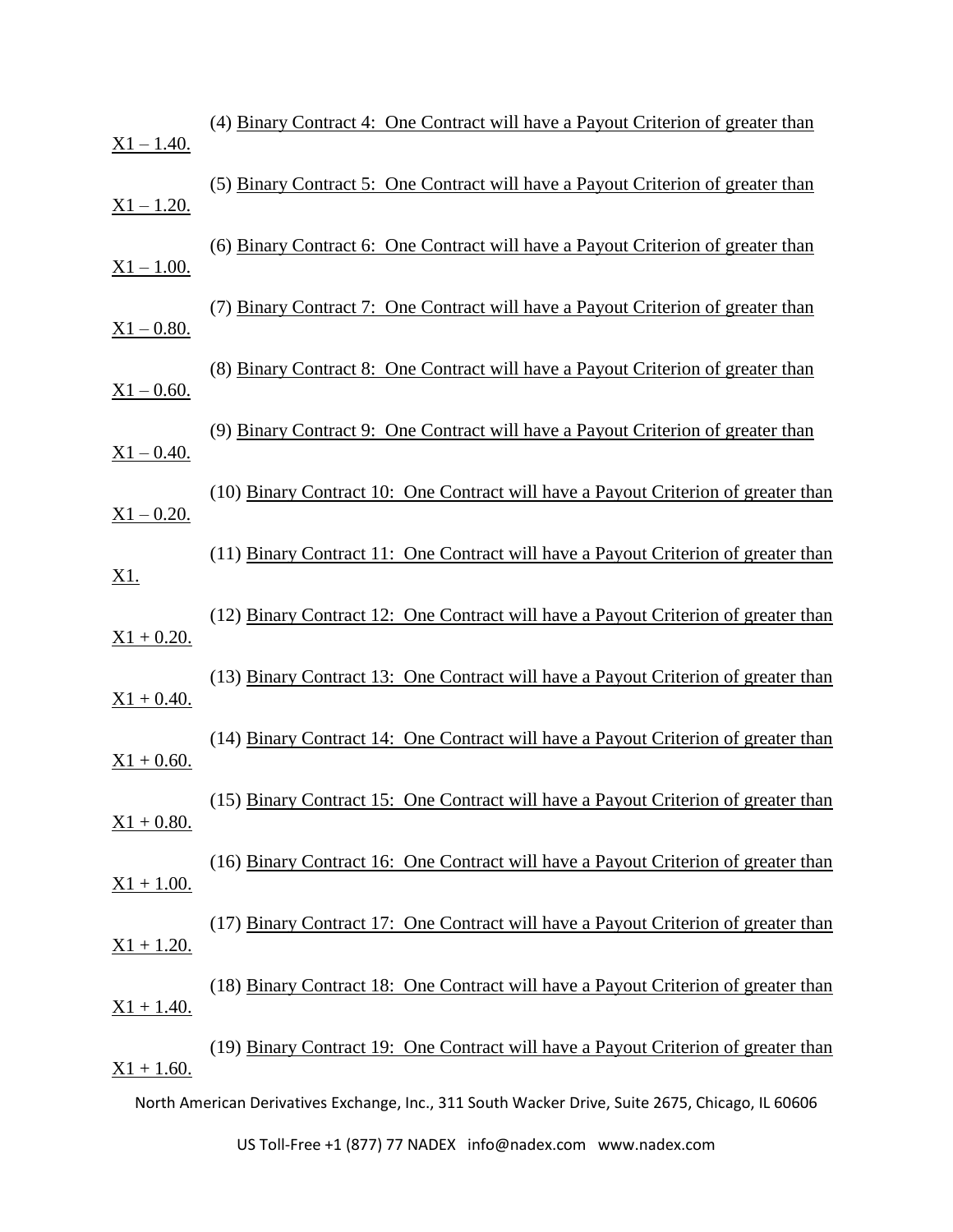| $X1 + 1.80.$  | (20) Binary Contract 20: One Contract will have a Payout Criterion of greater than                                       |
|---------------|--------------------------------------------------------------------------------------------------------------------------|
| $X1 + 2.00.$  | (21) Binary Contract 21: One Contract will have a Payout Criterion of greater than                                       |
|               | $(22)$ In each case, "X1" equals the last AUD/JPY price rounded to the nearest 0.20<br>as reported by the Source Agency. |
|               | (ii) DAILY AUD/JPY BINARY CONTRACTS, 3 AM ET CLOSE                                                                       |
| $X2 - 2.00$ . | (1) Binary Contract 1: One Contract will have a Payout Criterion of greater than                                         |
| $X2 - 1.80.$  | (2) Binary Contract 2: One Contract will have a Payout Criterion of greater than                                         |
| $X2 - 1.60$ . | (3) Binary Contract 3: One Contract will have a Payout Criterion of greater than                                         |
| $X2 - 1.40.$  | (4) Binary Contract 4: One Contract will have a Payout Criterion of greater than                                         |
| $X2 - 1.20.$  | (5) Binary Contract 5: One Contract will have a Payout Criterion of greater than                                         |
| $X2 - 1.00.$  | (6) Binary Contract 6: One Contract will have a Payout Criterion of greater than                                         |
| $X2 - 0.80$ . | (7) Binary Contract 7: One Contract will have a Payout Criterion of greater than                                         |
| $X2 - 0.60$ . | (8) Binary Contract 8: One Contract will have a Payout Criterion of greater than                                         |
| $X2 - 0.40$ . | (9) Binary Contract 9: One Contract will have a Payout Criterion of greater than                                         |
| $X2 - 0.20$ . | (10) Binary Contract 10: One Contract will have a Payout Criterion of greater than                                       |
| <u>X2.</u>    | (11) Binary Contract 11: One Contract will have a Payout Criterion of greater than                                       |
| $X2 + 0.20.$  | (12) Binary Contract 12: One Contract will have a Payout Criterion of greater than                                       |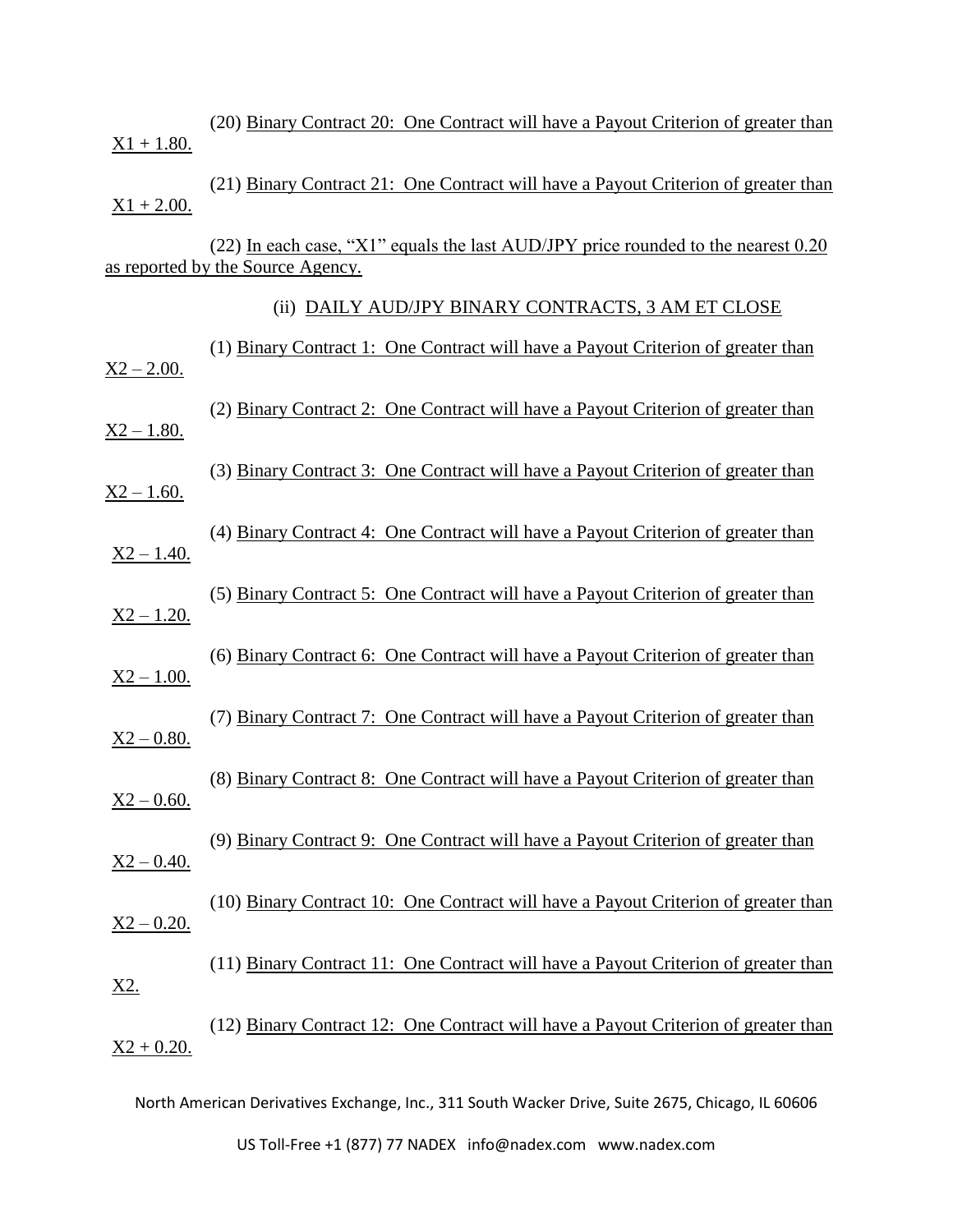| $X2 + 0.40.$  | (13) Binary Contract 13: One Contract will have a Payout Criterion of greater than                                     |
|---------------|------------------------------------------------------------------------------------------------------------------------|
| $X2 + 0.60$ . | (14) Binary Contract 14: One Contract will have a Payout Criterion of greater than                                     |
| $X2 + 0.80$ . | (15) Binary Contract 15: One Contract will have a Payout Criterion of greater than                                     |
| $X2 + 1.00.$  | (16) Binary Contract 16: One Contract will have a Payout Criterion of greater than                                     |
| $X2 + 1.20.$  | (17) Binary Contract 17: One Contract will have a Payout Criterion of greater than                                     |
| $X2 + 1.40.$  | (18) Binary Contract 18: One Contract will have a Payout Criterion of greater than                                     |
| $X2 + 1.60.$  | (19) Binary Contract 19: One Contract will have a Payout Criterion of greater than                                     |
| $X2 + 1.80.$  | (20) Binary Contract 20: One Contract will have a Payout Criterion of greater than                                     |
| $X2 + 2.00$ . | (21) Binary Contract 21: One Contract will have a Payout Criterion of greater than                                     |
|               | (22) In each case, "X2" equals the last AUD/JPY price rounded to the nearest 0.20<br>as reported by the Source Agency. |
|               | (iii) DAILY AUD/JPY BINARY CONTRACTS, 7 AM ET CLOSE                                                                    |
| $X3 - 2.00$ . | (1) Binary Contract 1: One Contract will have a Payout Criterion of greater than                                       |
| $X3 - 1.80.$  | (2) Binary Contract 2: One Contract will have a Payout Criterion of greater than                                       |
| $X3 - 1.60$ . | (3) Binary Contract 3: One Contract will have a Payout Criterion of greater than                                       |
| $X3 - 1.40.$  | (4) Binary Contract 4: One Contract will have a Payout Criterion of greater than                                       |
| $X3 - 1.20.$  | (5) Binary Contract 5: One Contract will have a Payout Criterion of greater than                                       |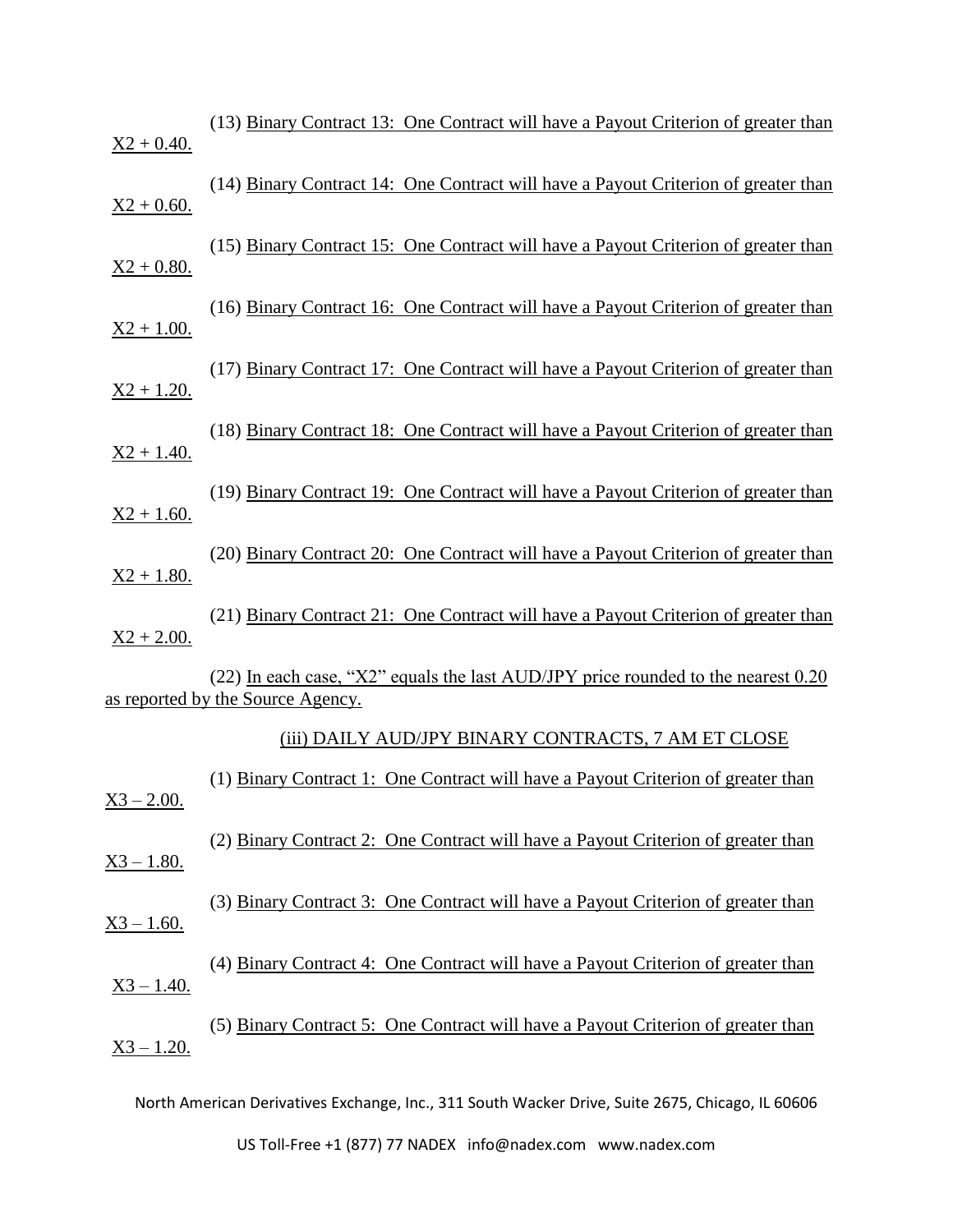| $X3 - 1.00$ . | (6) Binary Contract 6: One Contract will have a Payout Criterion of greater than                 |
|---------------|--------------------------------------------------------------------------------------------------|
| $X3 - 0.80$ . | (7) Binary Contract 7: One Contract will have a Payout Criterion of greater than                 |
| $X3 - 0.60$ . | (8) Binary Contract 8: One Contract will have a Payout Criterion of greater than                 |
| $X3 - 0.40$ . | (9) Binary Contract 9: One Contract will have a Payout Criterion of greater than                 |
| $X3 - 0.20$ . | (10) Binary Contract 10: One Contract will have a Payout Criterion of greater than               |
| <u>X3.</u>    | (11) Binary Contract 11: One Contract will have a Payout Criterion of greater than               |
| $X3 + 0.20$ . | (12) Binary Contract 12: One Contract will have a Payout Criterion of greater than               |
| $X3 + 0.40.$  | (13) Binary Contract 13: One Contract will have a Payout Criterion of greater than               |
| $X3 + 0.60$ . | (14) Binary Contract 14: One Contract will have a Payout Criterion of greater than               |
| $X3 + 0.80$ . | (15) Binary Contract 15: One Contract will have a Payout Criterion of greater than               |
| $X3 + 1.00.$  | (16) Binary Contract 16: One Contract will have a Payout Criterion of greater than               |
| $X3 + 1.20.$  | (17) Binary Contract 17: One Contract will have a Payout Criterion of greater than               |
| $X3 + 1.40.$  | (18) Binary Contract 18: One Contract will have a Payout Criterion of greater than               |
| $X3 + 1.60.$  | (19) Binary Contract 19: One Contract will have a Payout Criterion of greater than               |
|               | (20) Binary Contract 20: One Contract will have a Payout Criterion of greater than               |
| $X3 + 1.80.$  | (21) Binary Contract 21: One Contract will have a Payout Criterion of greater than               |
| $X3 + 2.00$ . |                                                                                                  |
|               | North American Derivatives Exchange, Inc., 311 South Wacker Drive, Suite 2675, Chicago, IL 60606 |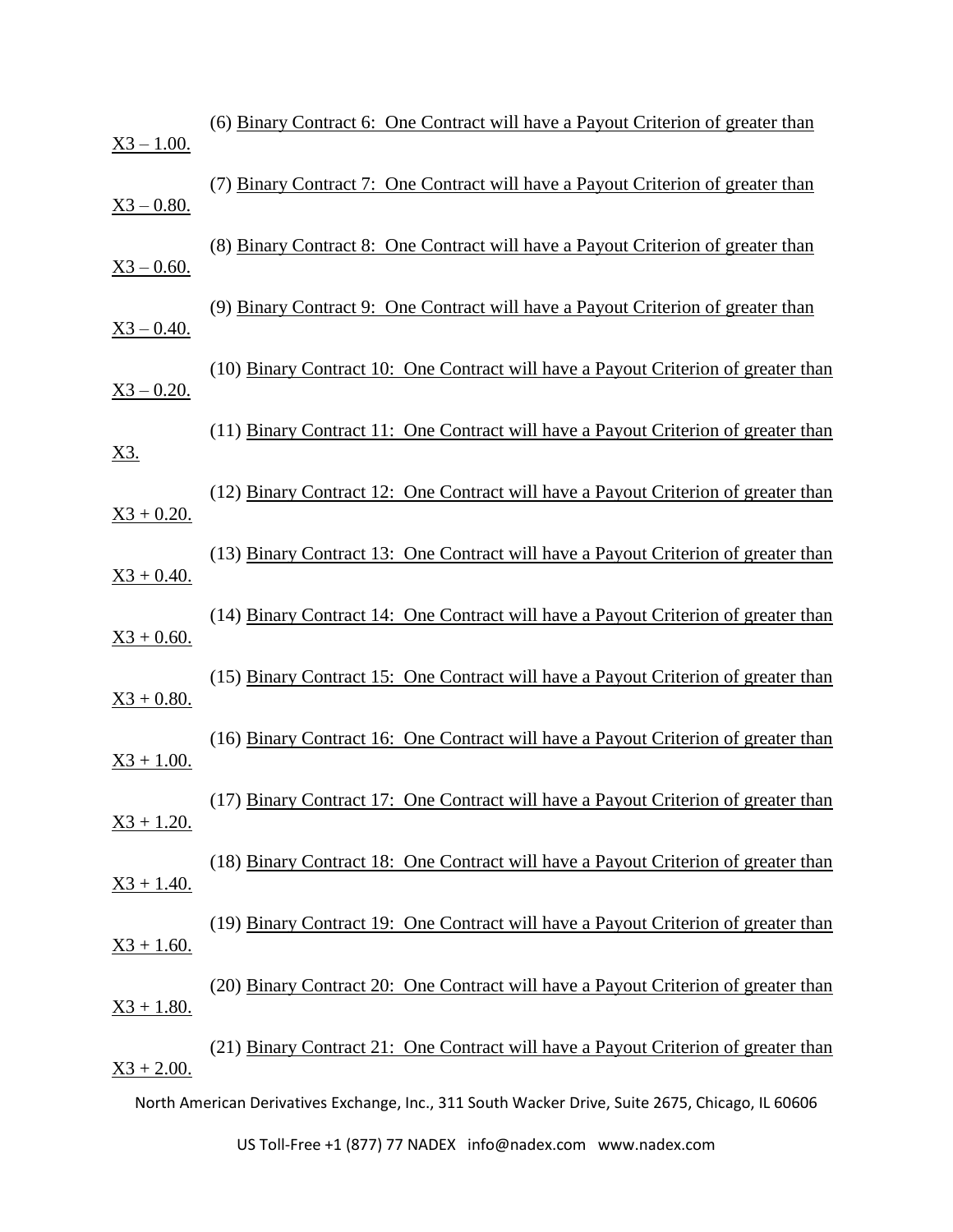(22) In each case, "X3" equals the last AUD/JPY price rounded to the nearest 0.20 as reported by the Source Agency.

(iv) DAILY AUD/JPY BINARY CONTRACTS, 11 AM ET CLOSE

| $X4 - 2.00$ .                | (1) Binary Contract 1: One Contract will have a Payout Criterion of greater than   |
|------------------------------|------------------------------------------------------------------------------------|
| <u>X4 – 1.80.</u>            | (2) Binary Contract 2: One Contract will have a Payout Criterion of greater than   |
| <u>X4 – 1.60.</u>            | (3) Binary Contract 3: One Contract will have a Payout Criterion of greater than   |
| $X4 - 1.40.$                 | (4) Binary Contract 4: One Contract will have a Payout Criterion of greater than   |
| $X4 - 1.20.$                 | (5) Binary Contract 5: One Contract will have a Payout Criterion of greater than   |
| $X4 - 1.00$ .                | (6) Binary Contract 6: One Contract will have a Payout Criterion of greater than   |
| $X4 - 0.80.$                 | (7) Binary Contract 7: One Contract will have a Payout Criterion of greater than   |
| $X4 - 0.60$ .                | (8) Binary Contract 8: One Contract will have a Payout Criterion of greater than   |
| $X4 - 0.40.$                 | (9) Binary Contract 9: One Contract will have a Payout Criterion of greater than   |
| $X4 - 0.20$ .                | (10) Binary Contract 10: One Contract will have a Payout Criterion of greater than |
| <u>X4.</u>                   | (11) Binary Contract 11: One Contract will have a Payout Criterion of greater than |
| $X4 + 0.20.$                 | (12) Binary Contract 12: One Contract will have a Payout Criterion of greater than |
|                              | (13) Binary Contract 13: One Contract will have a Payout Criterion of greater than |
| $X4 + 0.40.$<br>$X4 + 0.60.$ | (14) Binary Contract 14: One Contract will have a Payout Criterion of greater than |
|                              |                                                                                    |

North American Derivatives Exchange, Inc., 311 South Wacker Drive, Suite 2675, Chicago, IL 60606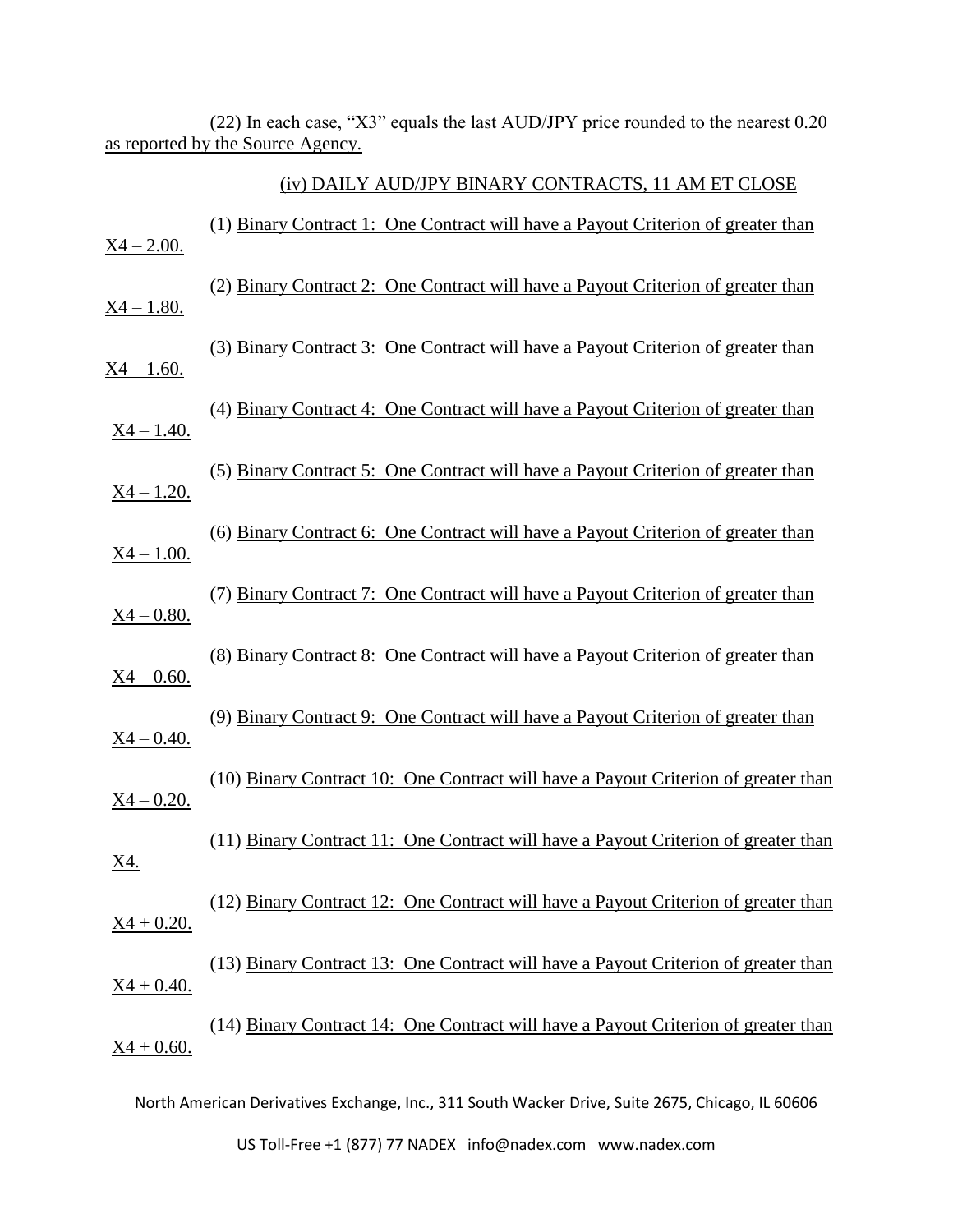| $X4 + 0.80.$                  | (15) Binary Contract 15: One Contract will have a Payout Criterion of greater than                                     |
|-------------------------------|------------------------------------------------------------------------------------------------------------------------|
| $X4 + 1.00.$                  | (16) Binary Contract 16: One Contract will have a Payout Criterion of greater than                                     |
| $X4 + 1.20.$                  | (17) Binary Contract 17: One Contract will have a Payout Criterion of greater than                                     |
| $X4 + 1.40.$                  | (18) Binary Contract 18: One Contract will have a Payout Criterion of greater than                                     |
| $X4 + 1.60.$                  | (19) Binary Contract 19: One Contract will have a Payout Criterion of greater than                                     |
| $X4 + 1.80.$                  | (20) Binary Contract 20: One Contract will have a Payout Criterion of greater than                                     |
| $X4 + 2.00$ .                 | (21) Binary Contract 21: One Contract will have a Payout Criterion of greater than                                     |
|                               | (22) In each case, "X4" equals the last AUD/JPY price rounded to the nearest 0.20<br>as reported by the Source Agency. |
|                               |                                                                                                                        |
|                               | (v) DAILY AUD/JPY BINARY CONTRACTS, 3 PM ET CLOSE                                                                      |
| $X5 - 2.00$ .                 | (1) Binary Contract 1: One Contract will have a Payout Criterion of greater than                                       |
| $X5 - 1.80.$                  | (2) Binary Contract 2: One Contract will have a Payout Criterion of greater than                                       |
| $X5 - 1.60$ .                 | (3) Binary Contract 3: One Contract will have a Payout Criterion of greater than                                       |
| $X5 - 1.40.$                  | (4) Binary Contract 4: One Contract will have a Payout Criterion of greater than                                       |
|                               | (5) Binary Contract 5: One Contract will have a Payout Criterion of greater than                                       |
| $X5 - 1.20.$                  | (6) Binary Contract 6: One Contract will have a Payout Criterion of greater than                                       |
| $X5 - 1.00$ .<br>$X5 - 0.80.$ | (7) Binary Contract 7: One Contract will have a Payout Criterion of greater than                                       |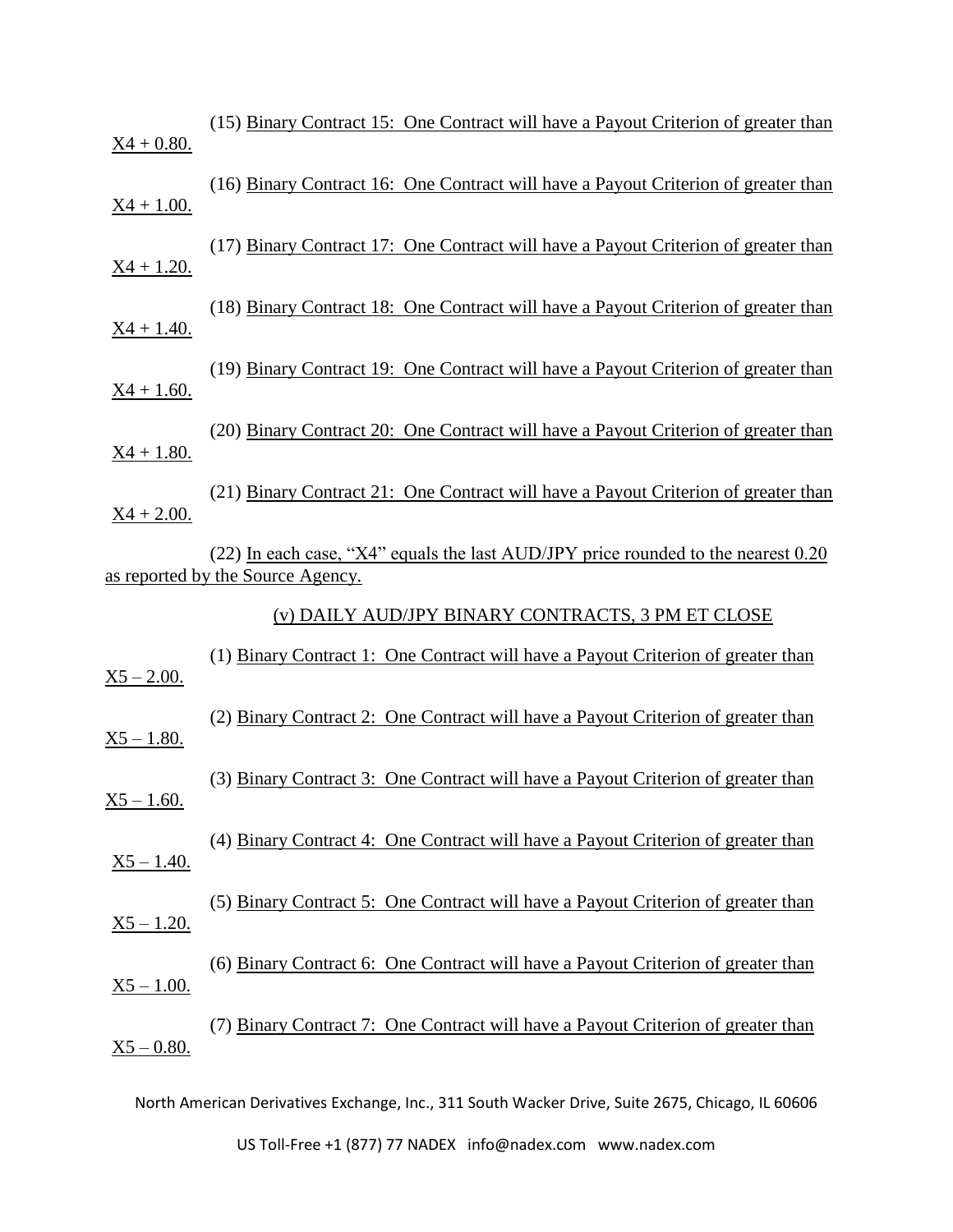| $X5 - 0.60$ . | (8) Binary Contract 8: One Contract will have a Payout Criterion of greater than                                       |
|---------------|------------------------------------------------------------------------------------------------------------------------|
| $X5 - 0.40$ . | (9) Binary Contract 9: One Contract will have a Payout Criterion of greater than                                       |
| $X5 - 0.20$ . | (10) Binary Contract 10: One Contract will have a Payout Criterion of greater than                                     |
| <u>X5.</u>    | (11) Binary Contract 11: One Contract will have a Payout Criterion of greater than                                     |
| $X5 + 0.20$ . | (12) Binary Contract 12: One Contract will have a Payout Criterion of greater than                                     |
| $X5 + 0.40.$  | (13) Binary Contract 13: One Contract will have a Payout Criterion of greater than                                     |
| $X5 + 0.60$ . | (14) Binary Contract 14: One Contract will have a Payout Criterion of greater than                                     |
| $X5 + 0.80.$  | (15) Binary Contract 15: One Contract will have a Payout Criterion of greater than                                     |
| $X5 + 1.00.$  | (16) Binary Contract 16: One Contract will have a Payout Criterion of greater than                                     |
| $X5 + 1.20.$  | (17) Binary Contract 17: One Contract will have a Payout Criterion of greater than                                     |
| $X5 + 1.40.$  | (18) Binary Contract 18: One Contract will have a Payout Criterion of greater than                                     |
| $X5 + 1.60$ . | (19) Binary Contract 19: One Contract will have a Payout Criterion of greater than                                     |
| $X5 + 1.80.$  | (20) Binary Contract 20: One Contract will have a Payout Criterion of greater than                                     |
| $X5 + 2.00$ . | (21) Binary Contract 21: One Contract will have a Payout Criterion of greater than                                     |
|               | (22) In each case, "X5" equals the last AUD/JPY price rounded to the nearest 0.20<br>as reported by the Source Agency. |

## (vi) DAILY AUD/JPY BINARY CONTRACTS, 7 PM ET CLOSE

North American Derivatives Exchange, Inc., 311 South Wacker Drive, Suite 2675, Chicago, IL 60606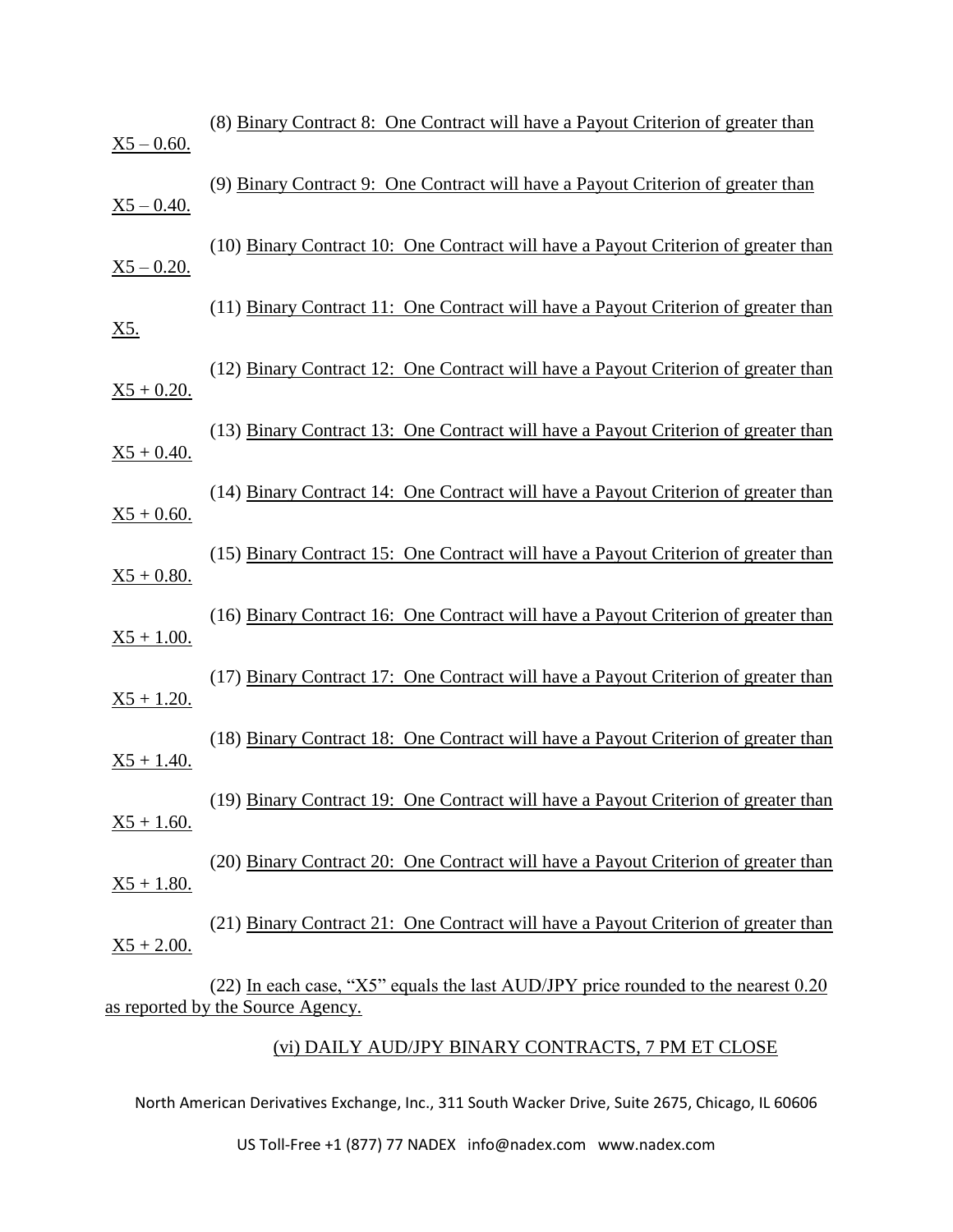| $X6 - 2.00.$      | (1) Binary Contract 1: One Contract will have a Payout Criterion of greater than                 |
|-------------------|--------------------------------------------------------------------------------------------------|
| <u>X6 – 1.80.</u> | (2) Binary Contract 2: One Contract will have a Payout Criterion of greater than                 |
| $X6 - 1.60.$      | (3) Binary Contract 3: One Contract will have a Payout Criterion of greater than                 |
| $X6 - 1.40.$      | (4) Binary Contract 4: One Contract will have a Payout Criterion of greater than                 |
| $X6 - 1.20.$      | (5) Binary Contract 5: One Contract will have a Payout Criterion of greater than                 |
| $X6 - 1.00.$      | (6) Binary Contract 6: One Contract will have a Payout Criterion of greater than                 |
| $X6 - 0.80.$      | (7) Binary Contract 7: One Contract will have a Payout Criterion of greater than                 |
| $X6 - 0.60$ .     | (8) Binary Contract 8: One Contract will have a Payout Criterion of greater than                 |
| $X6 - 0.40.$      | (9) Binary Contract 9: One Contract will have a Payout Criterion of greater than                 |
| $X6 - 0.20$ .     | (10) Binary Contract 10: One Contract will have a Payout Criterion of greater than               |
| <u>X6.</u>        | (11) Binary Contract 11: One Contract will have a Payout Criterion of greater than               |
| $X6 + 0.20.$      | (12) Binary Contract 12: One Contract will have a Payout Criterion of greater than               |
| $X6 + 0.40.$      | (13) Binary Contract 13: One Contract will have a Payout Criterion of greater than               |
| $X6 + 0.60.$      | (14) Binary Contract 14: One Contract will have a Payout Criterion of greater than               |
| $X6 + 0.80.$      | (15) Binary Contract 15: One Contract will have a Payout Criterion of greater than               |
| $X6 + 1.00.$      | (16) Binary Contract 16: One Contract will have a Payout Criterion of greater than               |
|                   | North American Derivatives Exchange, Inc., 311 South Wacker Drive, Suite 2675, Chicago, IL 60606 |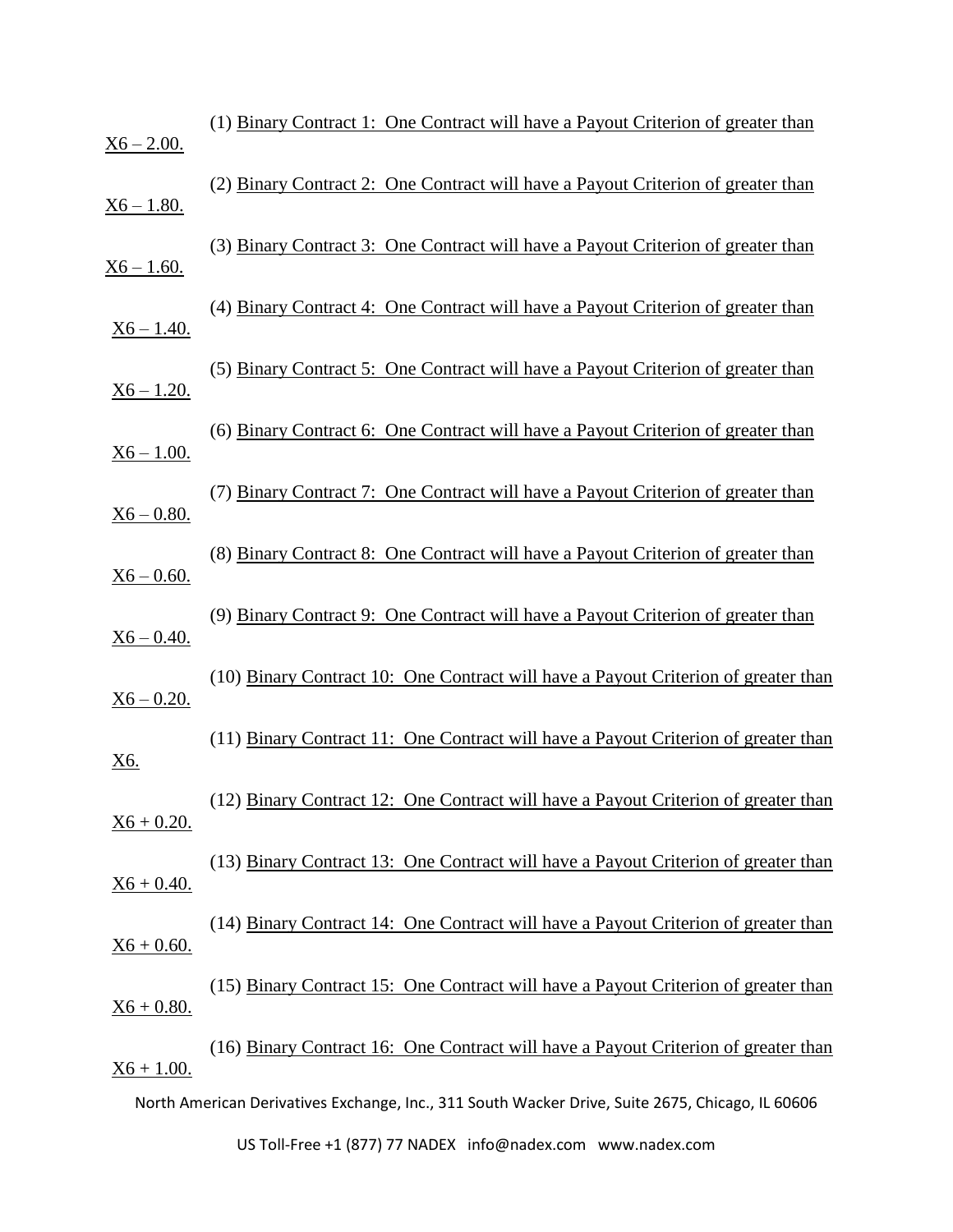| $X6 + 1.20.$   | (17) Binary Contract 17: One Contract will have a Payout Criterion of greater than                                     |
|----------------|------------------------------------------------------------------------------------------------------------------------|
| $X6 + 1.40.$   | (18) Binary Contract 18: One Contract will have a Payout Criterion of greater than                                     |
| $X6 + 1.60.$   | (19) Binary Contract 19: One Contract will have a Payout Criterion of greater than                                     |
| $X6 + 1.80.$   | (20) Binary Contract 20: One Contract will have a Payout Criterion of greater than                                     |
| $X6 + 2.00$ .  | (21) Binary Contract 21: One Contract will have a Payout Criterion of greater than                                     |
|                | (22) In each case, "X6" equals the last AUD/JPY price rounded to the nearest 0.20<br>as reported by the Source Agency. |
|                | (vii) WEEKLY AUD/JPY BINARY CONTRACTS, 3PM ET CLOSE                                                                    |
| $Y - 3.00.$    | Binary Contract 1: One Contract will have a Payout Criterion of greater than<br>(1)                                    |
| $Y - 2.50.$    | Binary Contract 2: One Contract will have a Payout Criterion of greater than<br>(2)                                    |
| $Y - 2.00.$    | (3) Binary Contract 3: One Contract will have a Payout Criterion of greater than                                       |
| 1.50.          | Binary Contract 4: One Contract will have a Payout Criterion of greater than Y-<br>(4)                                 |
| <u>- 1.00.</u> | Binary Contract 5: One Contract will have a Payout Criterion of greater than Y<br>(5)                                  |
| $-0.50.$       | (6) Binary Contract 6: One Contract will have a Payout Criterion of greater than Y                                     |
|                | Binary Contract 7: One Contract will have a Payout Criterion of greater than Y.                                        |
| $+0.50.$       | <u>Binary Contract 8: One Contract will have a Payout Criterion of greater than Y</u><br>(8)                           |
| $+1.00.$       | Binary Contract 9: One Contract will have a Payout Criterion of greater than Y                                         |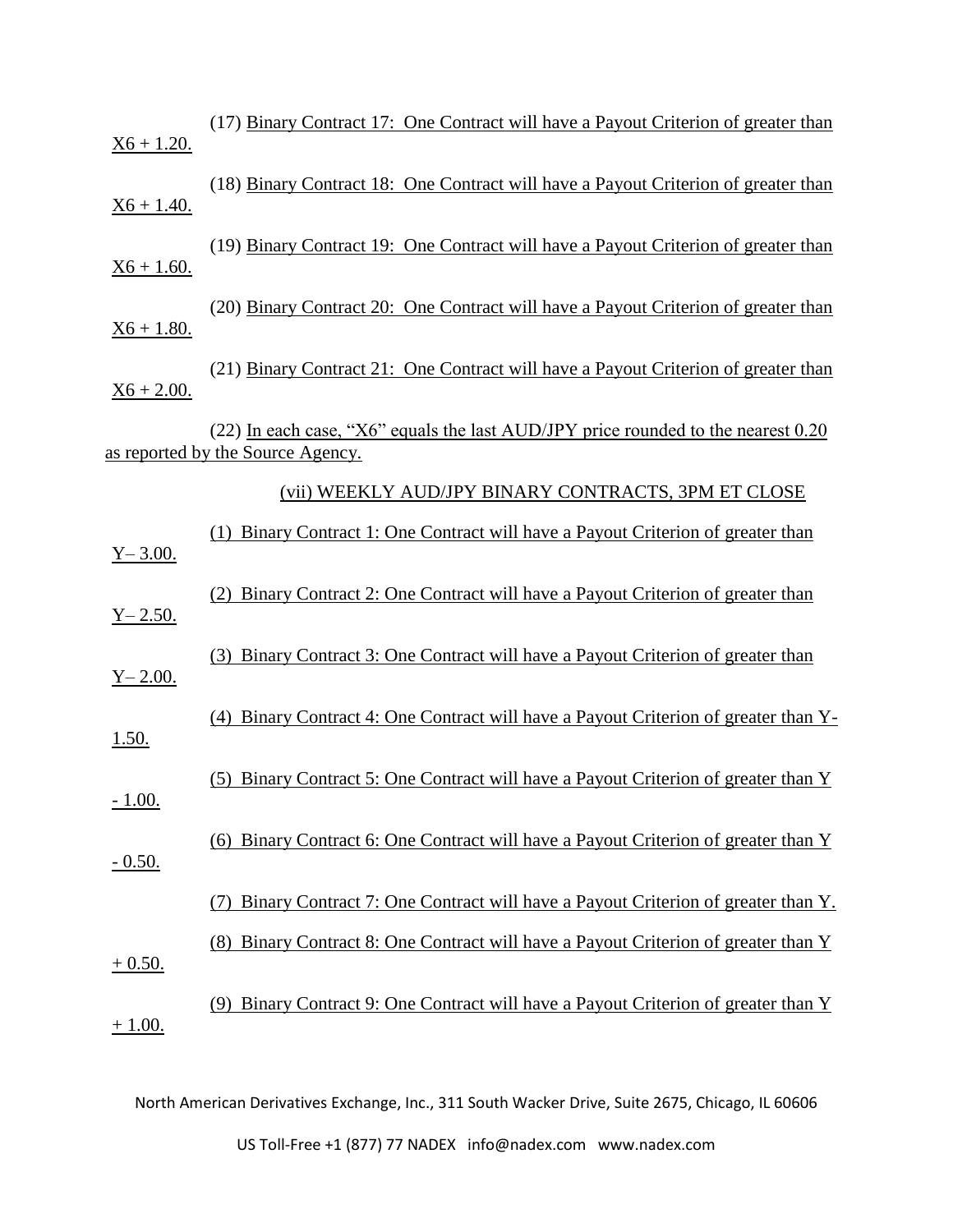| $Y + 1.50.$ | (10) Binary Contract 10: One Contract will have a Payout Criterion of greater than                                                                            |
|-------------|---------------------------------------------------------------------------------------------------------------------------------------------------------------|
| $Y + 2.00.$ | (11) Binary Contract 11: One Contract will have a Payout Criterion of greater than                                                                            |
| $Y + 2.50.$ | (12) Binary Contract 12: One Contract will have a Payout Criterion of greater than                                                                            |
| $Y + 3.00.$ | (13) Binary Contract 13: One Contract will have a Payout Criterion of greater than                                                                            |
| $Y + 3.50.$ | (14) Binary Contract 14: One Contract will have a Payout Criterion of greater than                                                                            |
|             | (15) In each case, "Y" equals the last AUD/JPY price or value rounded to the<br>nearest value ending in either 0.25 or 0.75 as reported by the Source Agency. |
|             | <b>INTRADAY AUD/JPY BINARY CONTRACTS, 8:00 AM to</b><br>(viii)<br>10:00 AM ET CLOSE                                                                           |
| $-0.20.$    | (1) Binary Contract 1: One Contract will have a Payout Criterion of greater than Z1                                                                           |
| $-0.15.$    | (2) Binary Contract 2: One Contract will have a Payout Criterion of greater than Z1                                                                           |
| $-0.10.$    | (3) Binary Contract 3: One Contract will have a Payout Criterion of greater than Z1                                                                           |
| $-0.05$ .   | (4) Binary Contract 4: One Contract will have a Payout Criterion of greater than Z1                                                                           |
| <u>Z1.</u>  | (5) Binary Contract 5: One Contract will have a Payout Criterion of greater than                                                                              |
| $+0.05.$    | (6) Binary Contract 6: One Contract will have a Payout Criterion of greater than Z1                                                                           |
| $+0.10.$    | (7) Binary Contract 7: One Contract will have a Payout Criterion of greater than Z1                                                                           |
| $+0.15.$    | (8) Binary Contract 8: One Contract will have a Payout Criterion of greater than Z1                                                                           |
| $+0.20.$    | (9) Binary Contract 9: One Contract will have a Payout Criterion of greater than Z1                                                                           |
|             | North American Derivatives Exchange, Inc., 311 South Wacker Drive, Suite 2675, Chicago, IL 60606                                                              |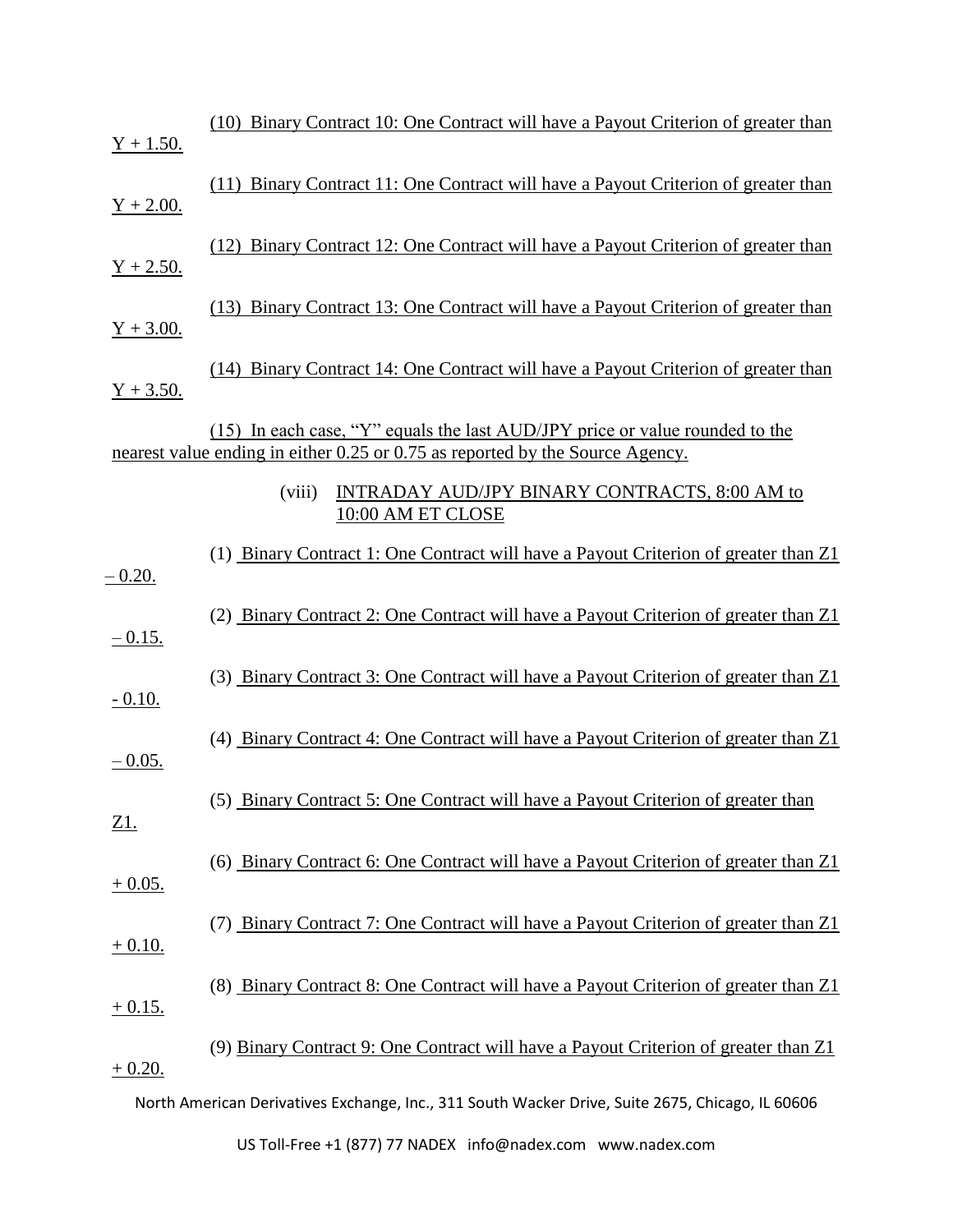(10) In each case above, Z1 equals the strike level determined by the Source Agency immediately before the issuance of these contracts.

| (ix) | INTRADAY AUD/JPY BINARY CONTRACTS, 9:00 AM to |
|------|-----------------------------------------------|
|      | 11:00 AM ET CLOSE                             |

| $-0.20.$  | (1) Binary Contract 1: One Contract will have a Payout Criterion of greater than Z2                                                        |
|-----------|--------------------------------------------------------------------------------------------------------------------------------------------|
| $-0.15.$  | (2) Binary Contract 2: One Contract will have a Payout Criterion of greater than Z2                                                        |
| $-0.10.$  | (3) Binary Contract 3: One Contract will have a Payout Criterion of greater than Z2                                                        |
| $-0.05$ . | (4) Binary Contract 4: One Contract will have a Payout Criterion of greater than Z2                                                        |
|           | (5) Binary Contract 5: One Contract will have a Payout Criterion of greater than Z2.                                                       |
| $+0.05.$  | (6) Binary Contract 6: One Contract will have a Payout Criterion of greater than Z2                                                        |
| $+0.10.$  | (7) Binary Contract 7: One Contract will have a Payout Criterion of greater than Z2                                                        |
| $+0.15.$  | (8) Binary Contract 8: One Contract will have a Payout Criterion of greater than Z2                                                        |
| $+0.20.$  | (9) Binary Contract 9: One Contract will have a Payout Criterion of greater than Z2                                                        |
|           | (10) In each case above, Z2 equals the strike level determined by the Source<br>Agency immediately before the issuance of these contracts. |
|           | INTRADAY AUD/JPY BINARY CONTRACTS, 10:00 AM to<br>(x)<br>12:00 PM ET CLOSE                                                                 |
| $-0.20.$  | (1) Binary Contract 1: One Contract will have a Payout Criterion of greater than Z3                                                        |
| $-0.15.$  | (2) Binary Contract 2: One Contract will have a Payout Criterion of greater than Z3                                                        |

North American Derivatives Exchange, Inc., 311 South Wacker Drive, Suite 2675, Chicago, IL 60606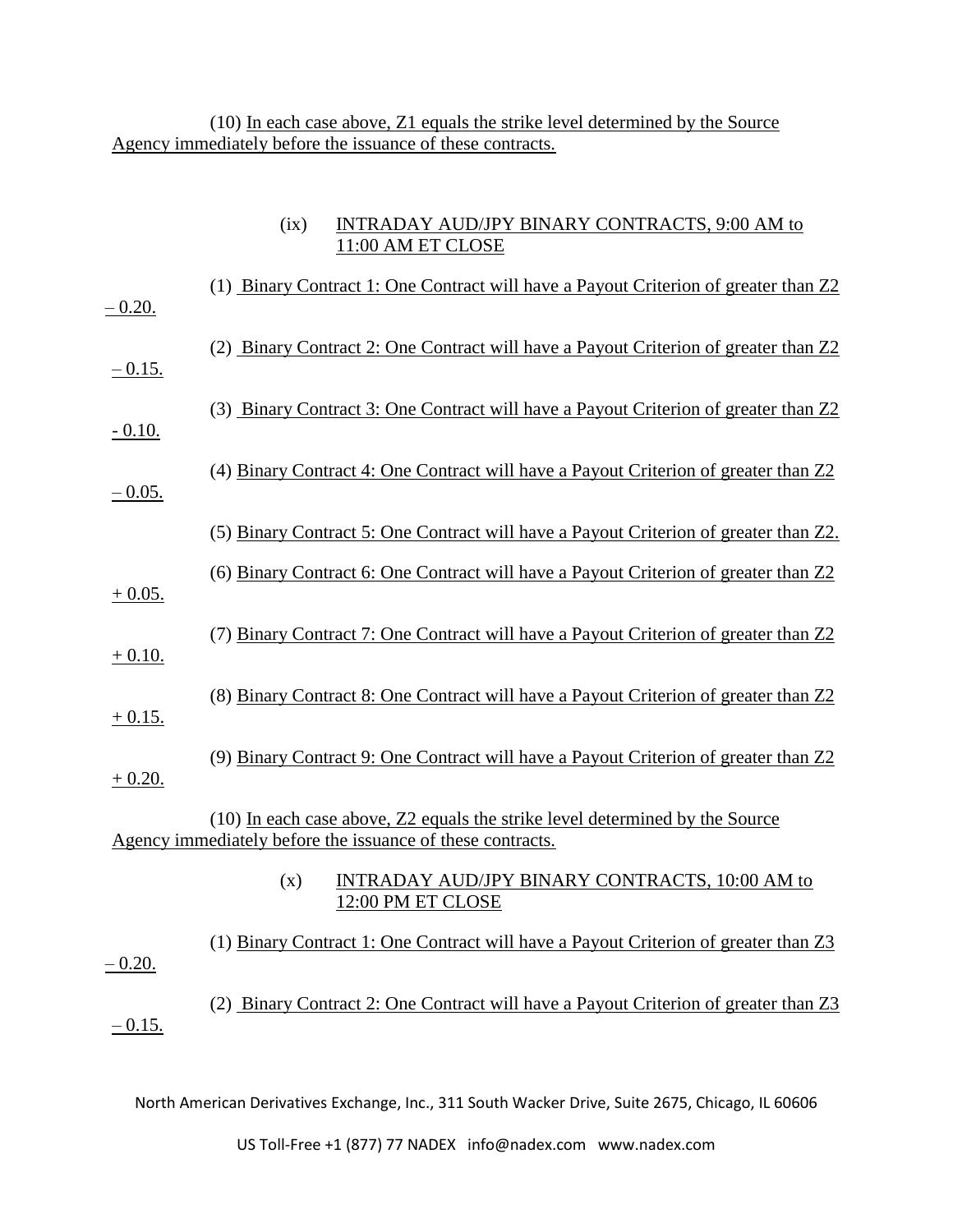| $-0.10.$       | (3) Binary Contract 3: One Contract will have a Payout Criterion of greater than Z3                                                        |
|----------------|--------------------------------------------------------------------------------------------------------------------------------------------|
| $-0.05.$       | (4) Binary Contract 4: One Contract will have a Payout Criterion of greater than Z3                                                        |
|                | (5) Binary Contract 5: One Contract will have a Payout Criterion of greater than Z3.                                                       |
| $+0.05.$       | (6) Binary Contract 6: One Contract will have a Payout Criterion of greater than Z3                                                        |
| $+0.10.$       | (7) Binary Contract 7: One Contract will have a Payout Criterion of greater than Z3                                                        |
| $+0.15.$       | (8) Binary Contract 8: One Contract will have a Payout Criterion of greater than Z3                                                        |
| $+0.20.$       | (9) Binary Contract 9: One Contract will have a Payout Criterion of greater than Z3                                                        |
|                | (10) In each case above, Z3 equals the strike level determined by the Source<br>Agency immediately before the issuance of these contracts. |
|                | INTRADAY AUD/JPY BINARY CONTRACTS, 11:00 AM to<br>$(x_i)$<br>1:00 PM ET CLOSE                                                              |
| $-0.20.$       | (1) Binary Contract 1: One Contract will have a Payout Criterion of greater than Z4                                                        |
| $-0.15.$       | (2) Binary Contract 2: One Contract will have a Payout Criterion of greater than Z4                                                        |
| <u>- 0.10.</u> | (3) Binary Contract 3: One Contract will have a Payout Criterion of greater than Z4                                                        |
| $-0.05.$       | (4) Binary Contract 4: One Contract will have a Payout Criterion of greater than Z4                                                        |
| <u>Z4.</u>     | (5) Binary Contract 5: One Contract will have a Payout Criterion of greater than                                                           |
| $+0.05.$       | (6) Binary Contract 6: One Contract will have a Payout Criterion of greater than Z4                                                        |
| $+0.10.$       | (7) Binary Contract 7: One Contract will have a Payout Criterion of greater than Z4                                                        |
|                |                                                                                                                                            |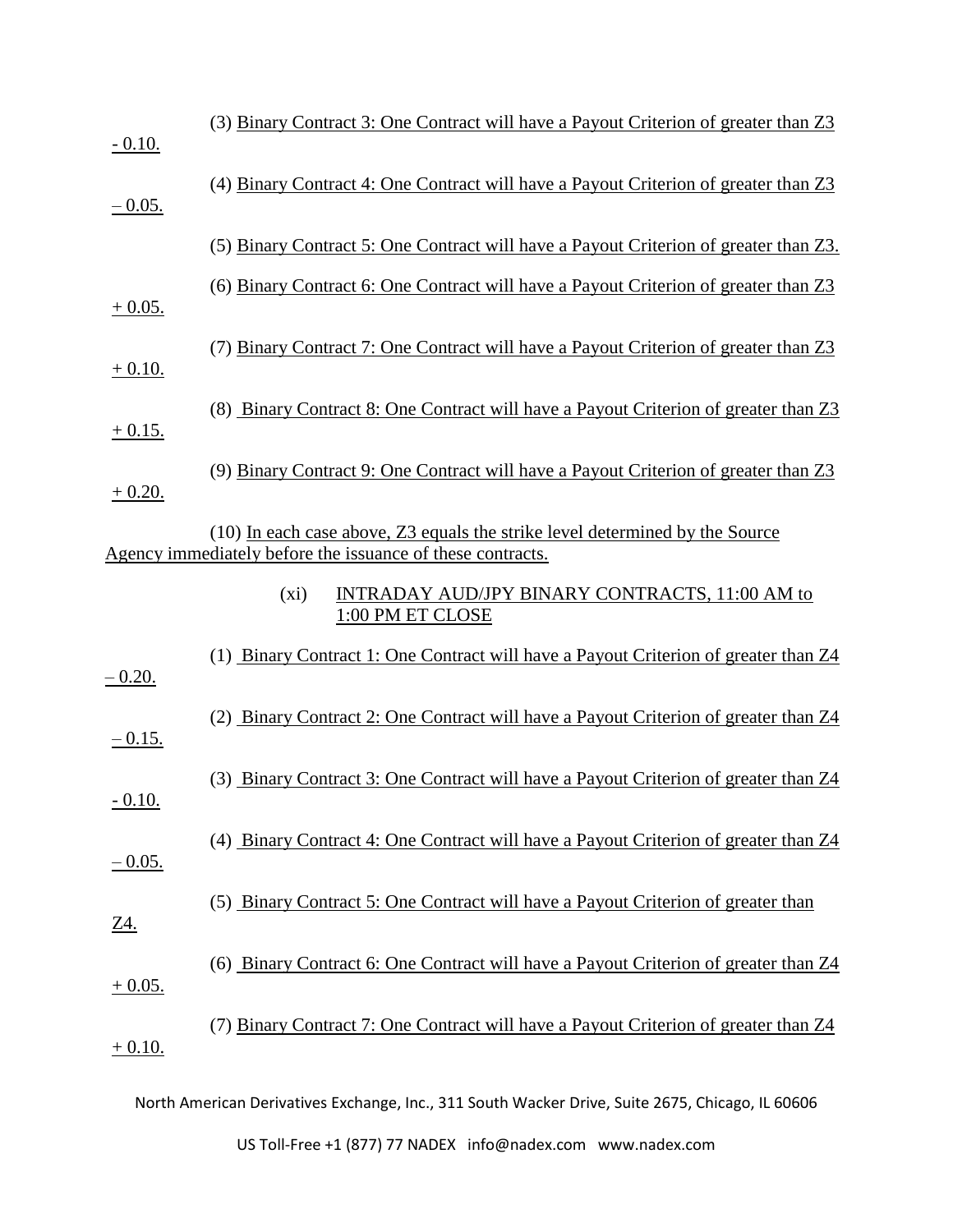|            | (8) Binary Contract 8: One Contract will have a Payout Criterion of greater than Z4                                                        |
|------------|--------------------------------------------------------------------------------------------------------------------------------------------|
| $+0.15.$   |                                                                                                                                            |
| $+0.20.$   | (9) Binary Contract 9: One Contract will have a Payout Criterion of greater than Z4                                                        |
|            | (10) In each case above, Z4 equals the strike level determined by the Source<br>Agency immediately before the issuance of these contracts. |
|            | <b>INTRADAY AUD/JPY BINARY CONTRACTS, 12:00 PM to</b><br>(xii)<br>2:00 PM ET CLOSE                                                         |
| $-0.20.$   | (1) Binary Contract 1: One Contract will have a Payout Criterion of greater than Z5                                                        |
| $-0.15.$   | (2) Binary Contract 2: One Contract will have a Payout Criterion of greater than Z5                                                        |
| $-0.10.$   | (3) Binary Contract 3: One Contract will have a Payout Criterion of greater than Z5                                                        |
| $-0.05$ .  | (4) Binary Contract 4: One Contract will have a Payout Criterion of greater than Z5                                                        |
| <u>Z5.</u> | (5) Binary Contract 5: One Contract will have a Payout Criterion of greater than                                                           |
| $+0.05.$   | (6) Binary Contract 6: One Contract will have a Payout Criterion of greater than Z5                                                        |
| $+0.10.$   | (7) Binary Contract 7: One Contract will have a Payout Criterion of greater than Z5                                                        |
| $+0.15.$   | (8) Binary Contract 8: One Contract will have a Payout Criterion of greater than Z5                                                        |
| $+0.20.$   | (9) Binary Contract 9: One Contract will have a Payout Criterion of greater than Z5                                                        |
|            | (10) In each case above, Z5 equals the strike level determined by the Source<br>Agency immediately before the issuance of these contracts. |
|            | (xiii)<br>INTRADAY AUD/JPY BINARY CONTRACTS, 1:00PM to 3:00<br>PM ET CLOSE                                                                 |

(1) Binary Contract 1: One Contract will have a Payout Criterion of greater than Z6  $-0.20.$ 

North American Derivatives Exchange, Inc., 311 South Wacker Drive, Suite 2675, Chicago, IL 60606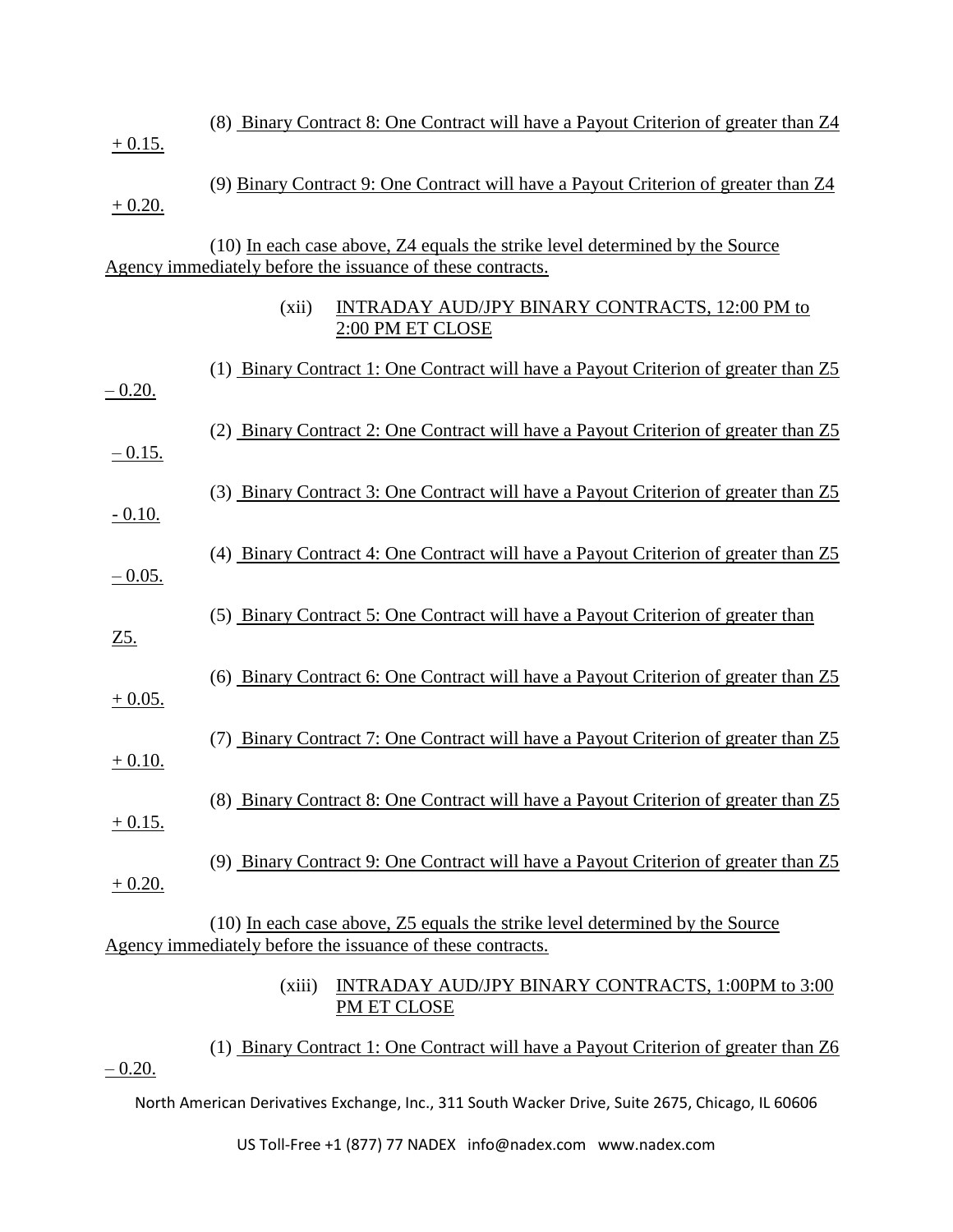| $-0.15.$                                                                                         | (2) Binary Contract 2: One Contract will have a Payout Criterion of greater than Z6                                                                                                               |
|--------------------------------------------------------------------------------------------------|---------------------------------------------------------------------------------------------------------------------------------------------------------------------------------------------------|
| $-0.10.$                                                                                         | (3) Binary Contract 3: One Contract will have a Payout Criterion of greater than Z6                                                                                                               |
| $-0.05.$                                                                                         | (4) Binary Contract 4: One Contract will have a Payout Criterion of greater than Z6                                                                                                               |
| <u>Z6.</u>                                                                                       | (5) Binary Contract 5: One Contract will have a Payout Criterion of greater than                                                                                                                  |
| $+0.05.$                                                                                         | (6) Binary Contract 6: One Contract will have a Payout Criterion of greater than Z6                                                                                                               |
| $+0.10.$                                                                                         | (7) Binary Contract 7: One Contract will have a Payout Criterion of greater than Z6                                                                                                               |
| $+0.15.$                                                                                         | (8) Binary Contract 8: One Contract will have a Payout Criterion of greater than Z6                                                                                                               |
| $+0.20.$                                                                                         | (9) Binary Contract 9: One Contract will have a Payout Criterion of greater than Z6                                                                                                               |
|                                                                                                  | (10) In each case above, Z6 equals the strike level determined by the Source<br>Agency immediately before the issuance of these contracts.                                                        |
|                                                                                                  | Nadex may list additional AUD/JPY Binary Contracts with<br>(xiv)<br>different ranges of Payout Criteria on a discretionary basis in accordance with the CEA and<br><b>Commission Regulations.</b> |
| \$0.25.                                                                                          | (g) MINIMUM TICK – The Minimum Tick size for AUD/JPY Binary Contracts shall be                                                                                                                    |
|                                                                                                  | (h) REPORTING LEVEL – The Reporting Level for the AUD/JPY Binary Contracts<br>shall be 12,500 Contracts.                                                                                          |
| Contract.                                                                                        | (i) POSITION LIMIT – There are currently no Position Limits for AUD/JPY Binary                                                                                                                    |
| Date.                                                                                            | (j) LAST TRADING DATE – The Last Trading Date in a Series is the same date as the<br>Expiration Date. No trading in the AUD/JPY Binary Contracts shall occur after its Last Trading               |
|                                                                                                  | (k) SETTLEMENT DATE – The Settlement Date will be the date the AUD/JPY number<br>is released by the Source Agency.                                                                                |
| North American Derivatives Exchange, Inc., 311 South Wacker Drive, Suite 2675, Chicago, IL 60606 |                                                                                                                                                                                                   |
|                                                                                                  | US Toll-Free +1 (877) 77 NADEX info@nadex.com www.nadex.com                                                                                                                                       |